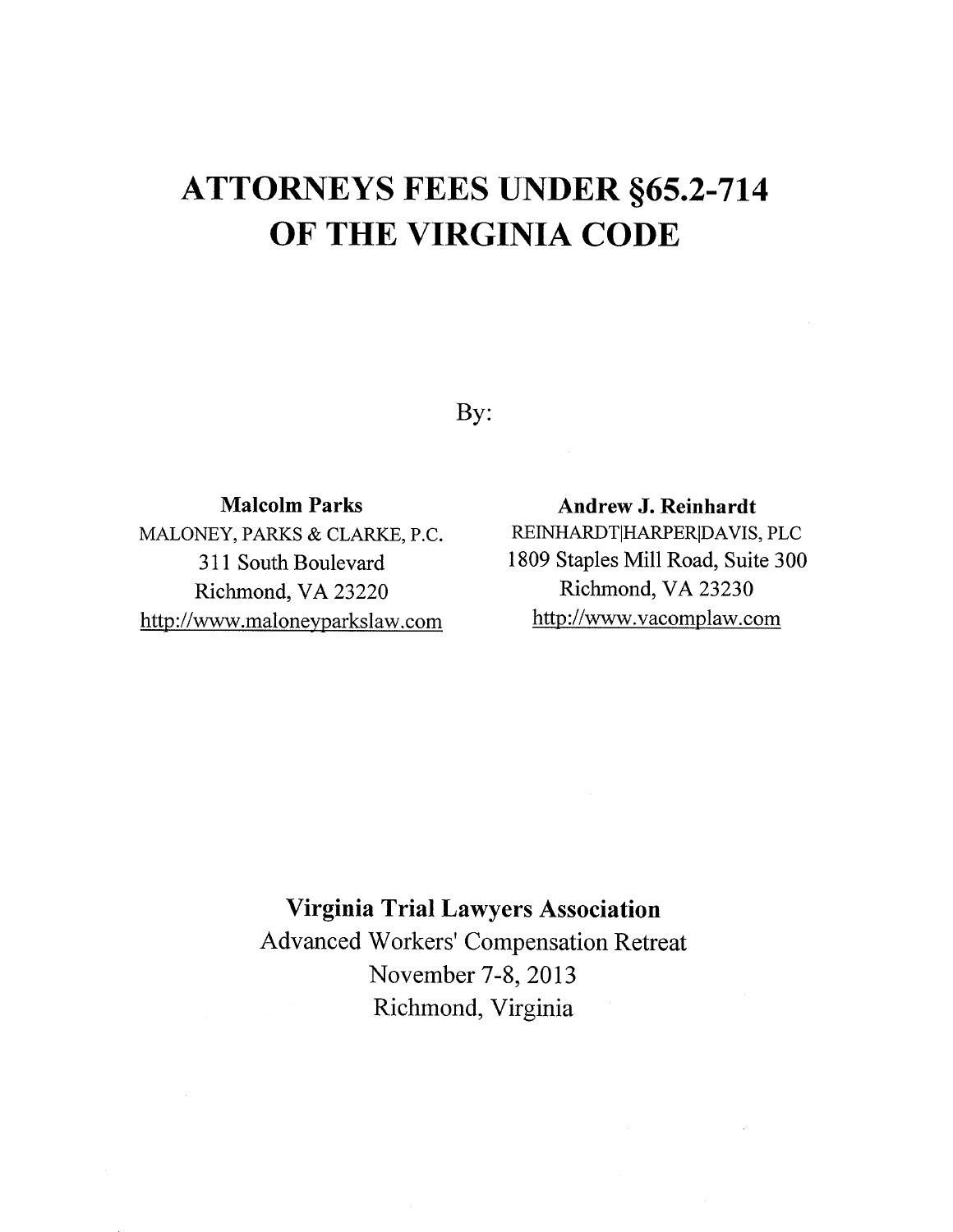## A. Commission Jurisdiction over Attorneys fees

The Virginia Workers' Compensation statute is designed to prevent lawsuits against employers and simultaneously provide specified benefits to workers' compensation claimants for lost wages, medical benefits, permanent partial compensation, death benefits and so forth. However, many of those benefits could not exist without a portion of the workers' compensation statute that seldom directly involves injured workers; ç65.2-714 of the Virginia Code. This Section specifically provides that both health care providers who care for the claimant and the attorneys who make sure that the claimant's rights are taken care of are paid for their services.<sup>1</sup>

Much like the rest of the workers' compensation statute, the Commission's concern with Section 714 is what is in the best interest of the claimant. Consequently, the Commission is not bound by fee agreements between claimant's and their attomeys. The Commission has repeatedly taken the position that it must instead look at the circumstances sutrounding each case in determining reasonable attorney's fees. Green v.

<sup>&</sup>lt;sup>1</sup> The Commission has exclusive jurisdiction over fees of health care providers under  $§65.2-714$ . While there is no official schedule of charges, those charges are to the prevailing rates in the "same community for similar treatment." §65.2-714, Virginia Code. If a dispute arises, any contest on the reasonableness of the charges can be referred to a peer review committee established pursuant to \$65.2-1300 to l3l0 of the Virginia Code. Our discussion here will be limited to attorney's fees under Section 714 and/or the topic of attorney's fees as a percentage of contested medical bills. However, the fees of doctors and lawyers are closely intertwined under Section 7 14.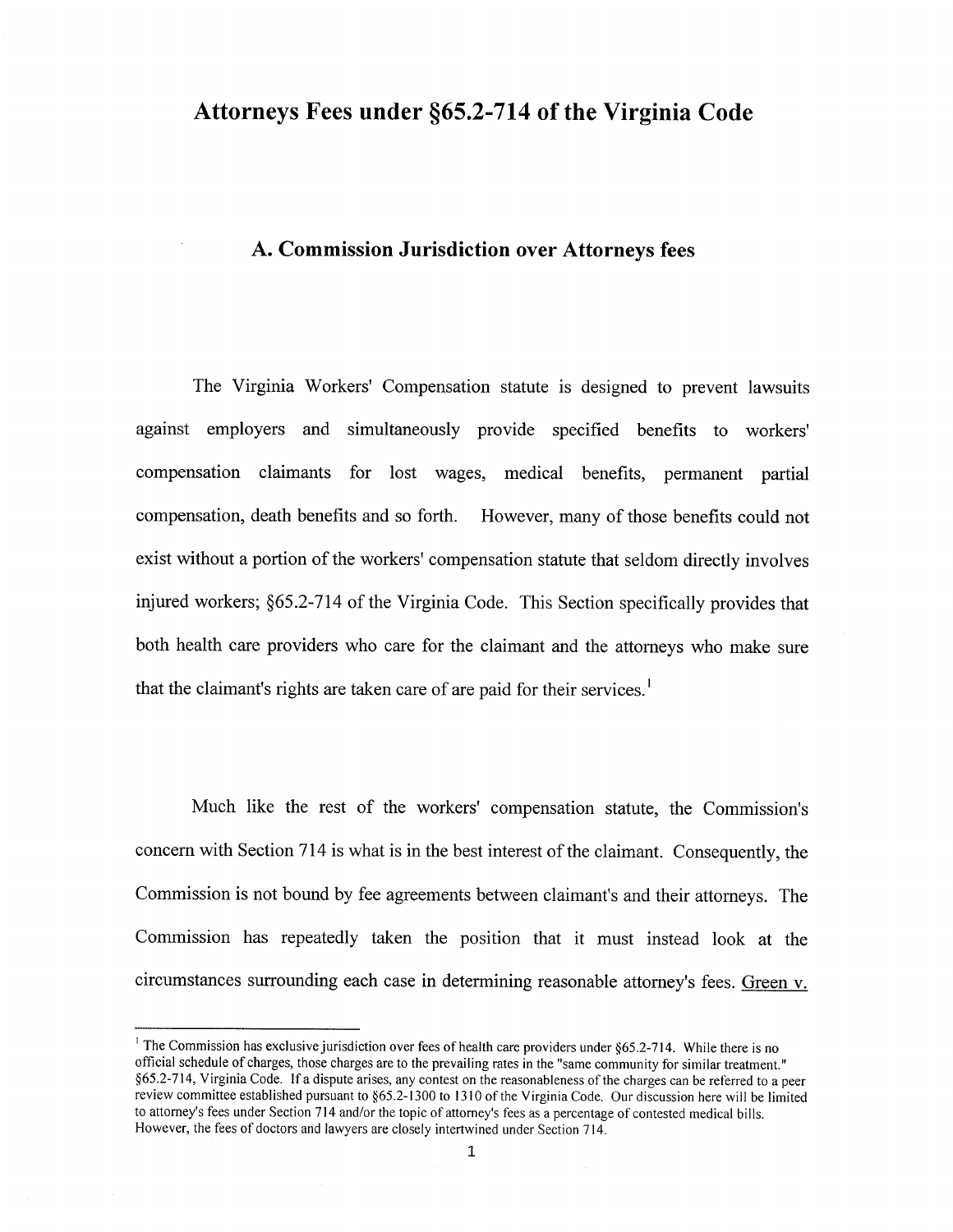Keil Plumbing & Heating, 00 WC UNP 1827568 (2000); Blackburn v. Newport News Shipbuilding,6T Ya.WC25I,252 (1988). If an attomey's fee is reduced in a settlement order by the Commission, the carrier's liability is not reduced. Instead, that amendment by the Commission only increases the portion of the proceeds that the claimant will receive. Smith v. Catron Companies, 68 Va. WC 245-247 (1989); See also Osborne v. Powell Mountain Coal Co., 06 WC UNP 2221645 (2006). In determining an appropriate fee, the Commission will consider the complexity of the issues involved, the time expended and the result obtained. Sabic v Koons of Tyson's Corner, 12 WC UNP VA01002421333 (2012); Sauder v. The Times Journal Company, 71 Va. WC 304, 306 (1992); See also, Dillon v. Holiday Inn Tyson's Corner, 64 Va. WC 113, 115 (1985). The Commission maintains jurisdiction over this issue in order to avoid claimants' being overcharged. Bee Hive Min. Co. v. Industrial Commission, 144 Va. 240, 242 (1926). The collection of attorney's fees in excess of an amount awarded by the Commission constitutes contempt and unethical conduct. Smith v. School Board,64Ya.WC283,292  $(1984).$ 

## B. Some Rules of Thumb on Fees

The Commission has officially recognized two general rules of thumb in regards to the award of attorney's fees. More specifically, the commission has stated that I 5Yo of permanent partial disability awards, Down v. Jim Price Chevrolet, 77 Va. WC 91, 92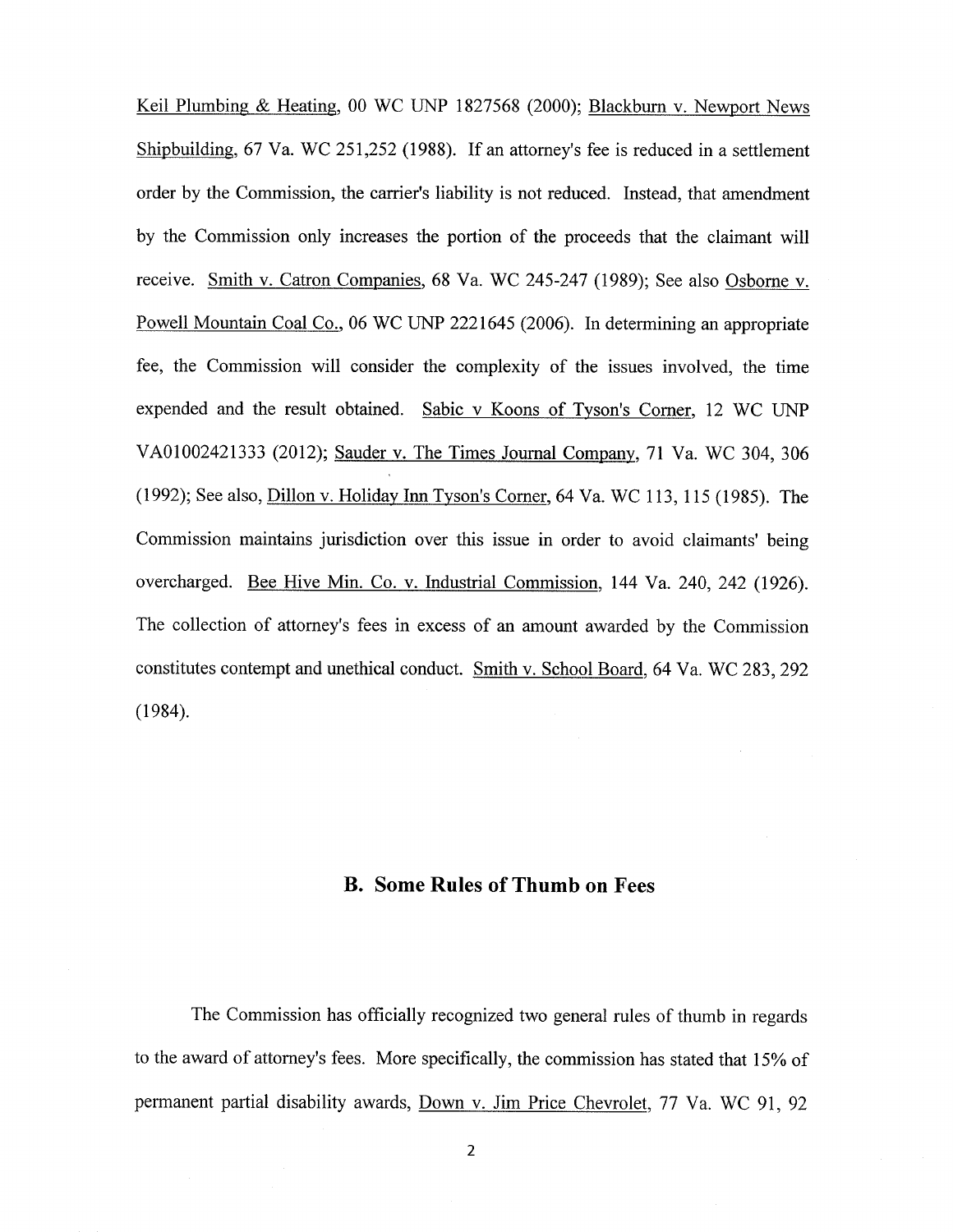(1998), and 20% of lump sum settlements,  $King v. Boggs & Sloce Municipal Services$ , 77 Va. WC 160, 161 (1998) are reasonable fee percentages. Compare Marcus v. Foley, 64 Ya. WC 224,225 (1985). The Commission has also ruled that it has the right and authority to set appropriate fees for defense attorneys. However, the Commission normally chooses not to get involved in regards to defense attorney's fees. Hodge v. Great Coastal Express, 63 Va. WC 182, 187 (1984); See also Hudock v. Virginia State Bar,233 Va. 390, 355 (1987). Normally, an employer has no standing to comment on or complain about the award of a claimant attorney's fees when paid from the claimant's award. Mongold v. Christ Masonry Products, 62 Va. WC 326, 328 (1983). Also, the Commission has held that it will not exercise jurisdiction over a dispute between two claimants' counsel as to the division of the fee. Moore v. Security Storage Company, 76 Va. WC 163, 165 (1997). See Also Mosby v. Washington Metro Area Transit Authority, VV/C File No. 216-14-28 (June 16, 2004).

If a final award is vacated on grounds of claimant fraud, claimant's counsel must return the fee to the employer, but may seek his fee directly from the claimant. Gendeloff v. J&D Marketing Corporation, 68 Va. WC 247 (1989). Attorneys fees and expense reimbursement cannot include overhead expenses or such items as postage and photocopying. Smith v. Haverty Furniture Company, VwC File No. 233-15-93 (July 9, 2009). For a time, the Commission held that when claimants receive a lump sum settlement that the portion representing Permanent Partial Impairment may only be subject to a 15% fee. Hilton v. Newport News Shipbuilding and Dry Dock Company, VWC File No. 222-46-43 (January 29,2007). Also, previously the Commission found that in the portion of a settlement that represents a lien waiver that amount might only be subject to a 10% fee. Correia v. Stafford County School Board, VWC File No. 215-12-

3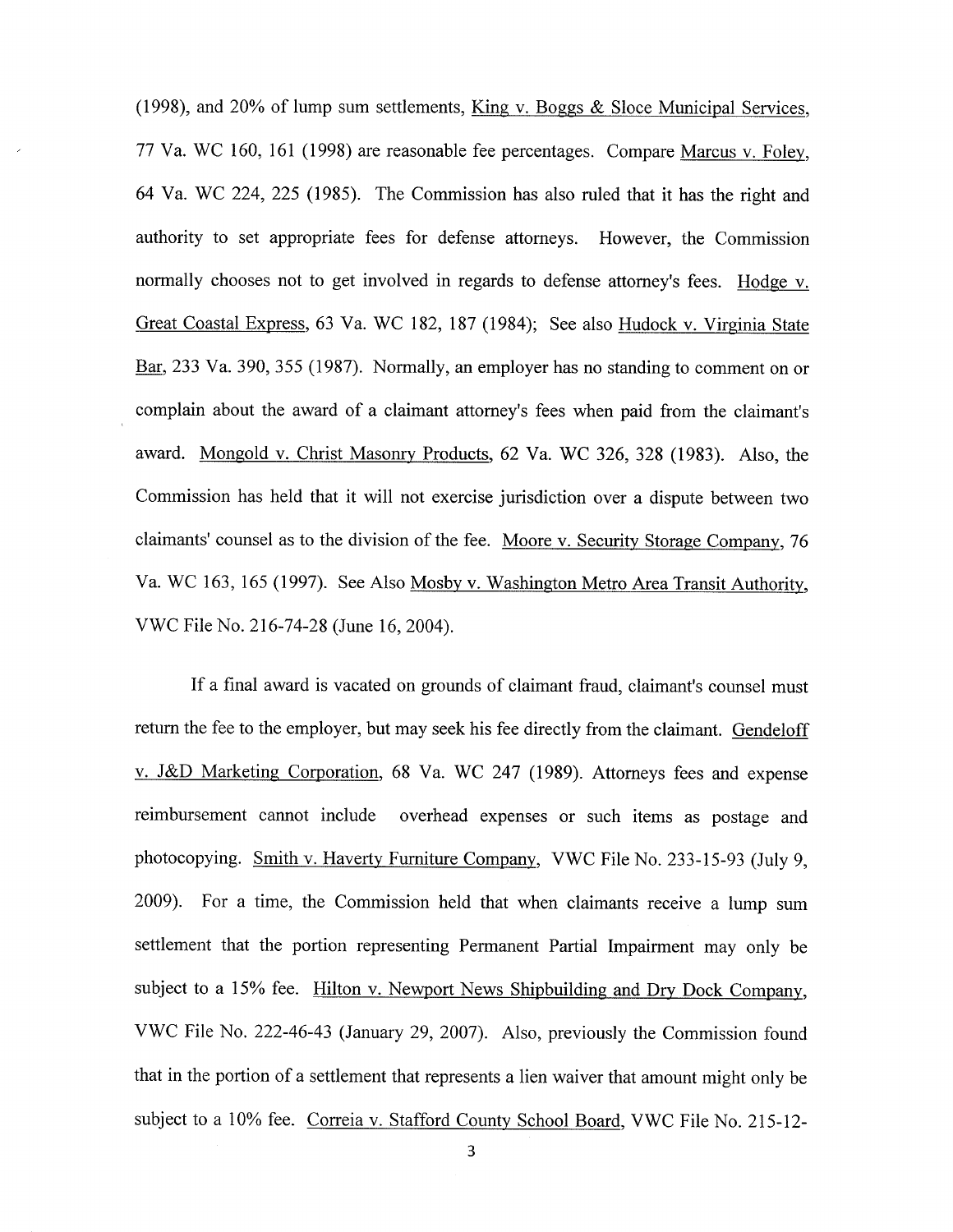05. The writers hereto have not found these two latter rules to be enforced by the Commission except in a few past or limited instances and do not believe they are the accepted current practice. In the experience of the authors, the Commission will generally award 20%-25% of the disputed medical bills (the amount inuring to the benefits of the provider or carrier) of 714B fees. In rare cases, with compelling reasons, the Commission may award more. If the lawyers effort was minimal, the Commission may award less than 20%.

## C. Section 714 attorney's fees for collecting medical bills: General Guidelines

### 1. There must be a contest regarding the bitls

While fees awarded to attorneys for processing a permanent partial award or lump sum settlement may be satisfactory, fees for attending a hearing are extremely inadequate at best (See Exhibit 1 hereto). As some justification for that, the Commission has indicated that claimant's attorneys often obtain additional funds under §65.2-714. Kerrigan v. The Weekend Furniture Store, 98 WC UNP 179363 (1998). Nonetheless, the difficulties in obtaining such fees are often significant.

Any attorney attempting to obtain Section 714 fees must be extremely familiar with the statute itself (see Exhibit 2 hereto). In particular, each sentence of  $§65.2-714(b)$ is fraught with problems. First, the claimant's attorney must be able to establish that the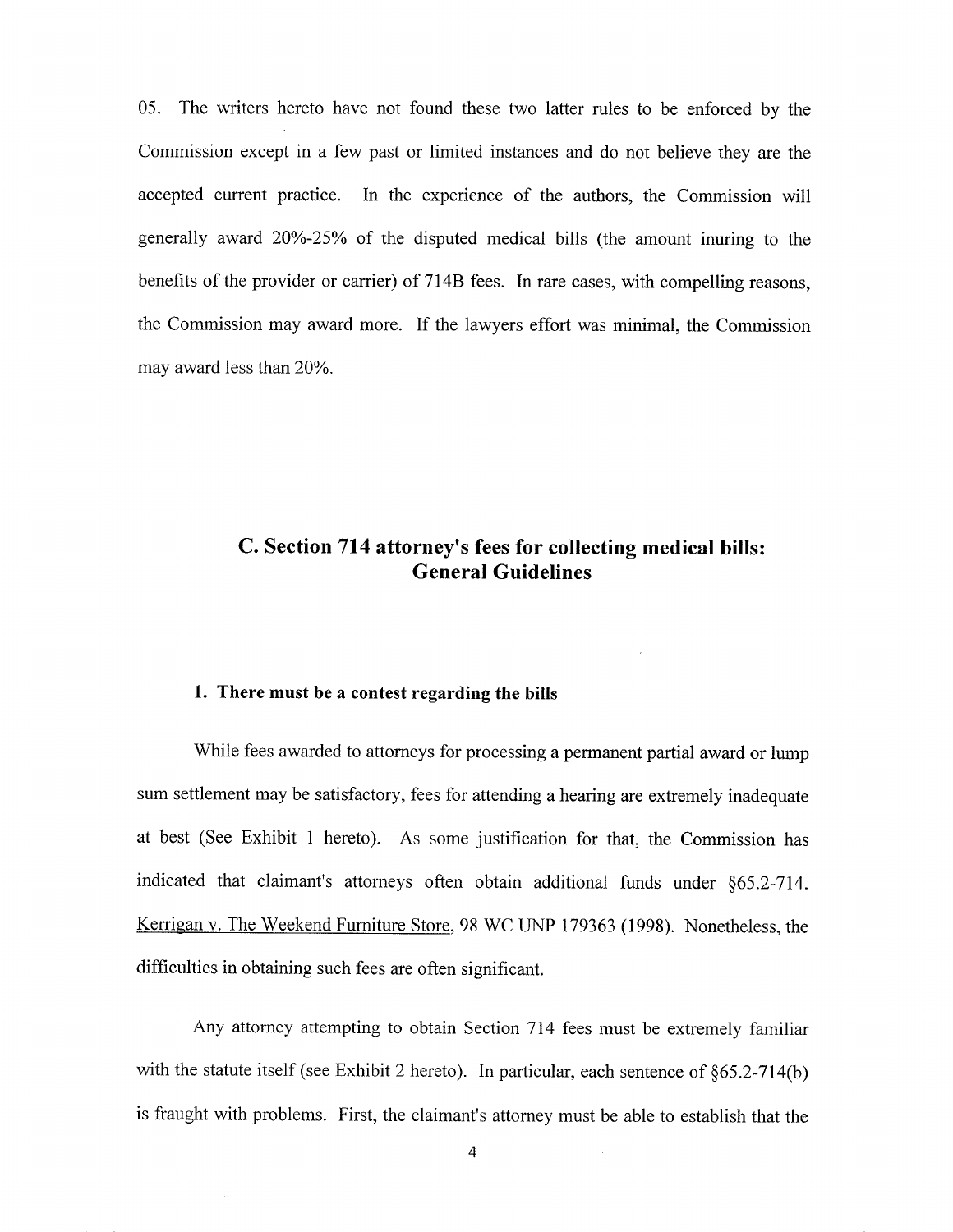medical bills were "contested." Pavlicek v. Jerabeck, Inc., 21 Va. App. 58, 58 (1995). There must be documentation to show the contest and/or abandonment of a defense. Randolph v Kamil Management Co., 04 WC UNP 1903023 (2004). The fact that there may have been a delay in investigating bills or providing a Memorandum of Agreement with no specific denial is not considered a contest. Gamble v. PA Cold Company Inc., 71 Va. WC 299,301 (1992). There is no such thing as a "constructive denial." There must be an actual contested claim as to the bills in question. John Doe v Ukrops Supermarkets Inc., VWC File No. 227-02-55 (November 29,2007); See also John Doe v. Culpeper Rehabilitation Center, VWC File No. 209-90-39 (November 6, 2007). A claim for medical care that was pre-approved may not be contested. Beard v City of Danville Public Works, 96 Ya. App. UN 1261953 (1996). "Contested claim" seems to mean that somehow the carrier affirmatively contested the claim. Discovery of or by the carrier directed to collateral matters or for clarification does not seem to be enough to establish a contest. John Doe v Midatlantic Construction Virginia<sup>2</sup>, VWC File No. 200-92-03 (March 22, 2004).<sup>3</sup> Also, a Section 714 attorney fee may not be awarded if there is neither a hearing on the issue of compensability or an abandonment of defenses prior to a hearing. Thornton v. Virginia Concrete Company, 67 Ya. WC 240, 242 (1985). Only medical expenses for services rendered through the date of hearing before the deputy are subject to 714B fees. Eads v. Chick-Fil-A, Inc., File No. VA00000091768 (November 8,

<sup>&</sup>lt;sup>2</sup> Throughout this article there are a number of cases where the claimant is named John Doe. There is because the Commission was kind enough to share their research but since the opinions were not published we were asked to keep the claimant anonymous.

 $3$  Practice Pointer: Discovery or a 20-day order denying the claim is probably the best way to establish that a claim is contested, short of the matter being litigated. A 20-day order that simply says "further investigation is being conducted" or something along those lines likely does not establish that a claim is contested. An interrogatory answer that states defenses on a central issue is clearly sufficient. The earlier that you can obtain a denial, the better; otherwise you may not have established that the claim is contested if and when the carrier throws in the towel.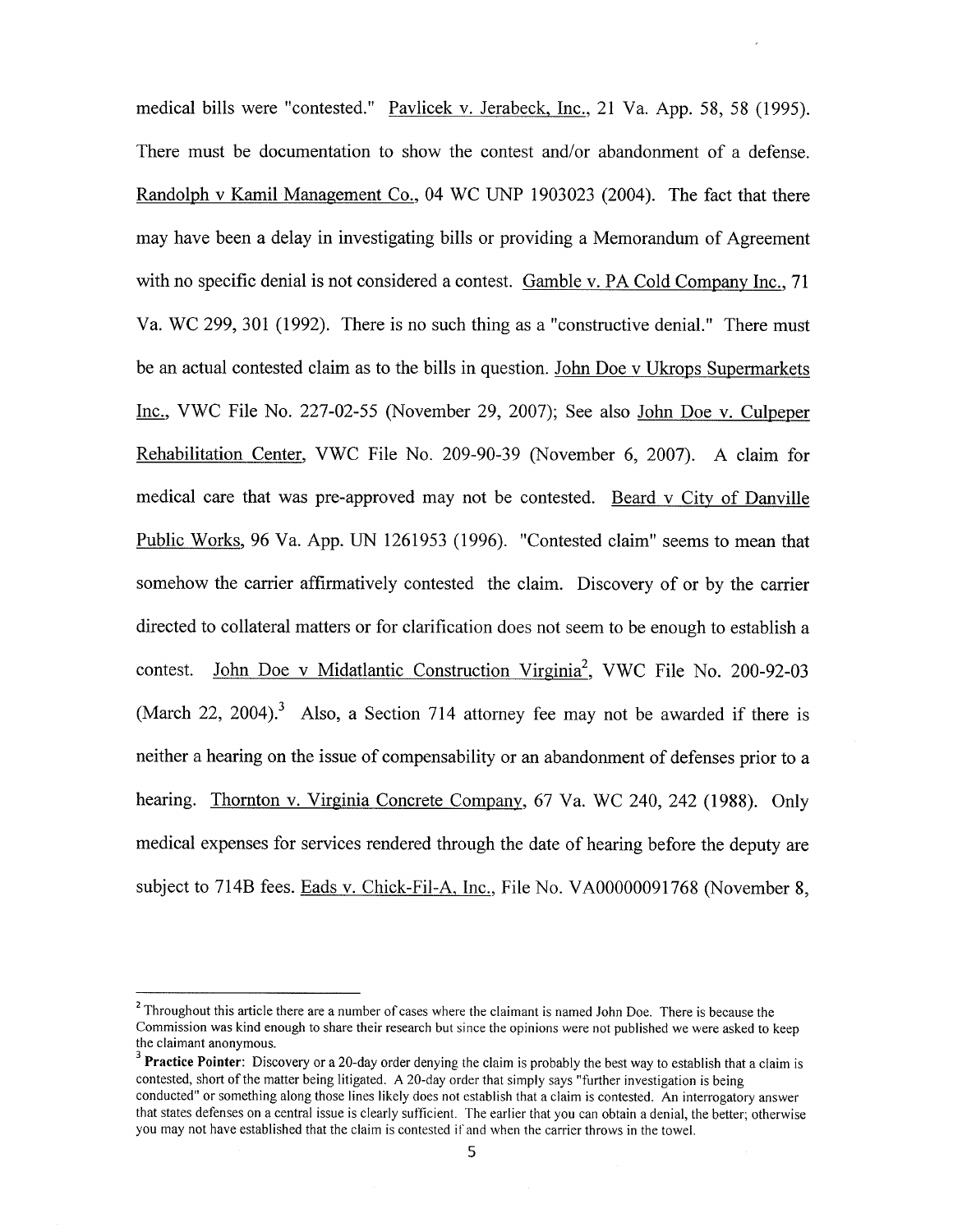20ll); See also Fritts v. O.N. Mineral Chemstone, File No. 227-40-42 (November 19, 2009).

### 2. The bills must be paid and reasonable notice must be given

Prior to scheduling a hearing on the issue of attorney's fees under 7148, claimant's counsel must be certain that the provider has been paid or that the third party insurance carrier has been reimbursed. Danville Radiologists Inc. v. Perkins,22 Ya. App. 454,459 (1996). The claimant's attorney must also seek a Section 714 fee within <sup>a</sup> reasonable time after entry of the final award or order providing for the medical benefits and give notice to the health care provider or third party carrier of his intention to seek an award for fees; John Doe v Giant Food Inc., VWC File No. 202-77-71 (November 30, 2010) (request for fees in 2010 for medical bills paid in 2006 ìs not reasonable notice and claim denied); Sines v. Better Homes Realty, Inc., 66 Va. WC 162, 165 (1987); Begley v. Shaw, 64 Ya. WC 39, 4l (1985). However, the statute does not require that the health care provider or carrier agree to be represented by the employee's counsel in regard to obtaining payment or reimbursement of the medical bill. Doss v. ARA Group. Inc., <sup>75</sup> Va. WC 79,82 (1996). As an aside, when the medical provider is a corporation it will not be permitted to submit a position statement contesting the award of 714B fees or file any pleadings as this would constitute the unauthorized practice law. John Doe v N.B. Handy Company, Inc., VWC File No. 156-95-99 (July 15, 2002).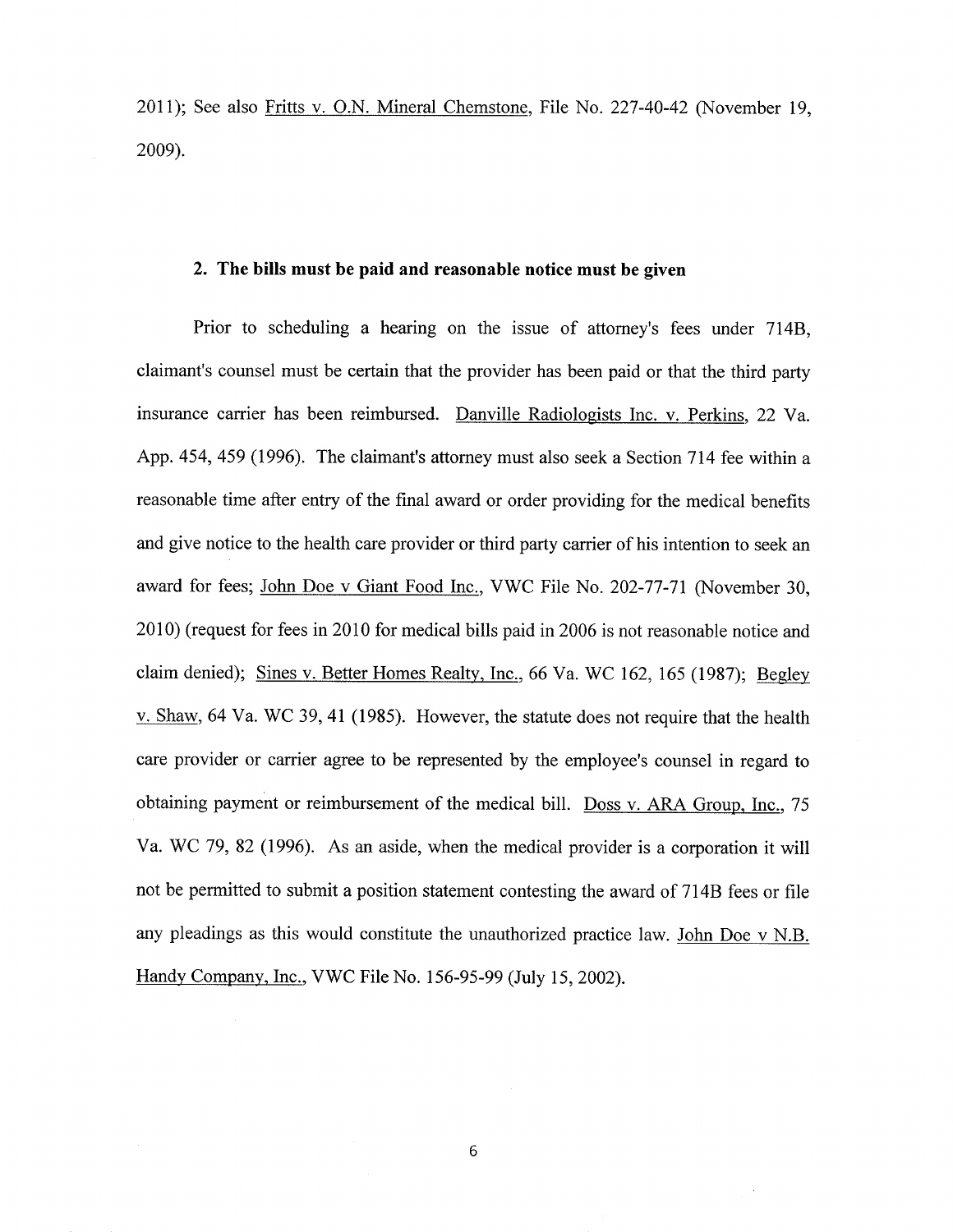## D. Some Potential Pitfalls

### 1. What is a provider or 3rd party health insurance company for purposes of 7148

There are occasions where medical bills are processed and paid by a "servicing company" with no funds of its own at risk. This type of company may not be considered a third party insurance carrier under Section 714. When this happens, it may be that <sup>a</sup> 174 fee cannot be collected from that servicing company. This may be a problem with state employees. Eveland v. Commonwealth of Virginia, 74 Va. WC 189, 190 (1995). See also Harris v. Baxter Health Care Corporation, VWC File No. 159-40-55 (December 16, 2002) wherein it was held that an emergency medical service company providing Paramedics and EMTs is not a health care provider under 714. Neither is a supplier of folding walkers. Sullivan v. Verizon North Inc., VWC File No. 217-16-71 (September 26,2005). But see John Doe v. Virginia Mirror Co. Inc., File No. V400000177040 (June 5,2013) (Teamster's Fund is a third party insurance carrier for purposes of 7148 and the ERISA Plan language does conflict with or pre-exempt 714-B). And see Haggerty  $\nu$ Crestor, VWC File No. 156-82-48 (1993) (a self-funded plan is a third party insurance carrier for purposes of 7l4B). The fact that the health insurance company would have paid the bills if the compensability of the medical bill was denied is somewhat irrelevant in terms of entitlement to a Section 774 attomey's fee. The claimant's attorney is still entitled to seek those fees. Shelton v. PA Coal Company, 71 Va. WC 296, 299 (1992).

 $\overline{7}$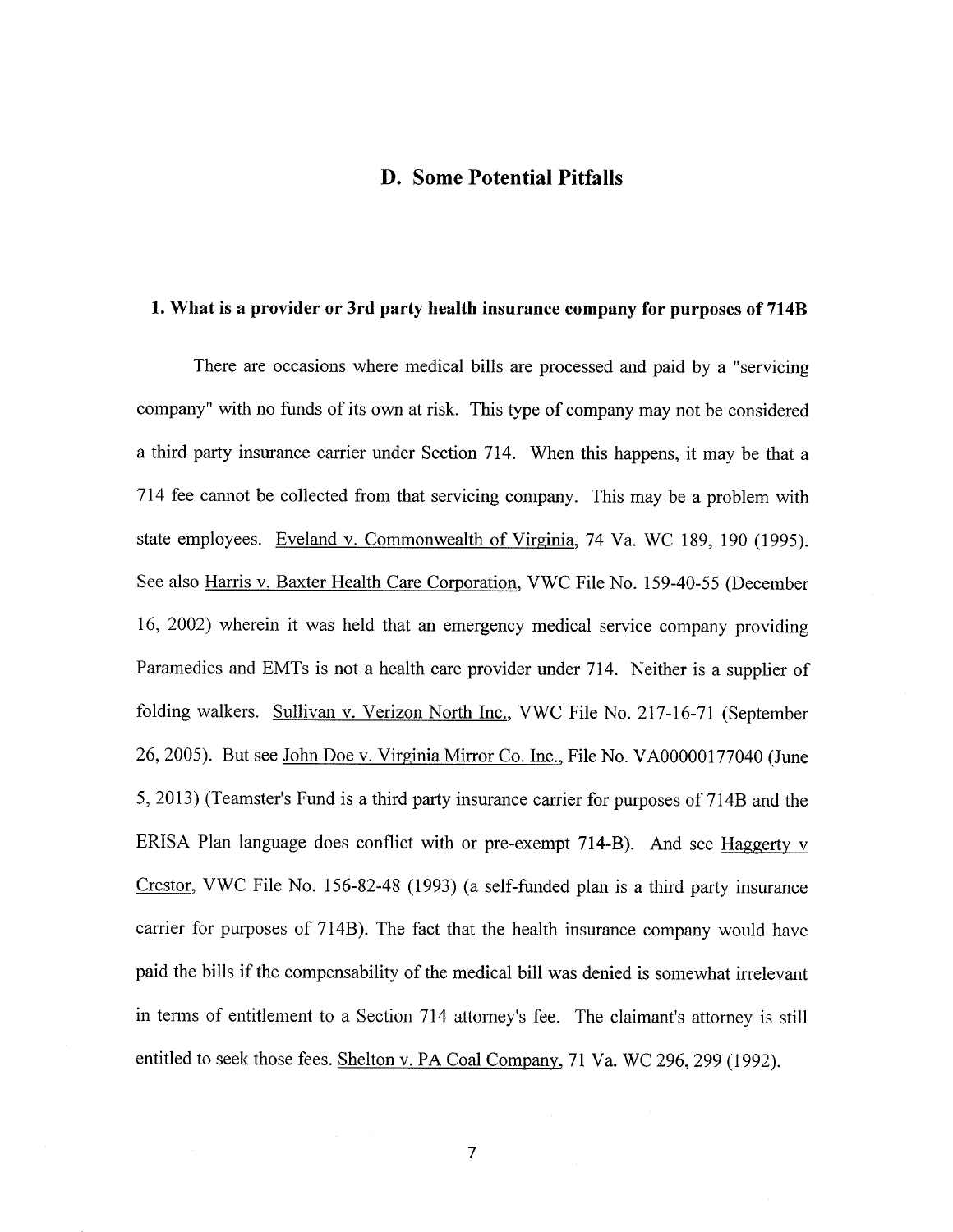## 2. Counsel can only obtain fee on the amount that benefits the provider or carrier

Whenever, a health insurance company (or Medicare or Medicaid) has paid a part of the medical bill, the assessment of an attorney fee against the health care provider may be limited to that portion of the payment which is procured by the claimant counsel's or insurance carrier's efforts. Therefore, in appropriate cases, claimant's counsel will have to determine what portion of the Section 714 fee would be collected against the health care provider and/or third party insurance carrier. Boyd v University of Virginia, File No. V400000518851 (March 7,2013); John Doe v Genesis Health Services, VWC File No. 209-54-79 (February 17, 2004); Williams v. Philip Morris, Inc., 69 Va. WC 207, 208 (1990). In one case, claimant's counsel was admonished for not accurately stating the amount which actually inured to the benefit of the providers. Peters v Martha Jefferson Hospital, File No. 237-18-48 (July 20, 2012). It is worth noting that at least one State Supreme Court has ruled that Medicaid is not a third party insurance carrier. Pearson v. C.P. Buckner Steel Erection, 348 N.C. 239,498 S.E. 2d 818 (1998).

#### 3. Which bills can be included

It has occasionally been argued by workers' compensation insurance companies and health insurance companies that \$65.2-714 only applies to an original contested claim as opposed to a contested bill after a claim has been found compensable. This argument is not valid. Avent v. Fleetwood Transportation 98 WC UNP 1714816 (1998). See also, Murphy v. Woodside Association, 94 WC UNP 1467470 (1994). But, the medical services rendered must have been incurred prior to the time the contest was settled, Pearn v. Service Electrical Contractors. Inc., 00 WC LINP 1851231 (2000) or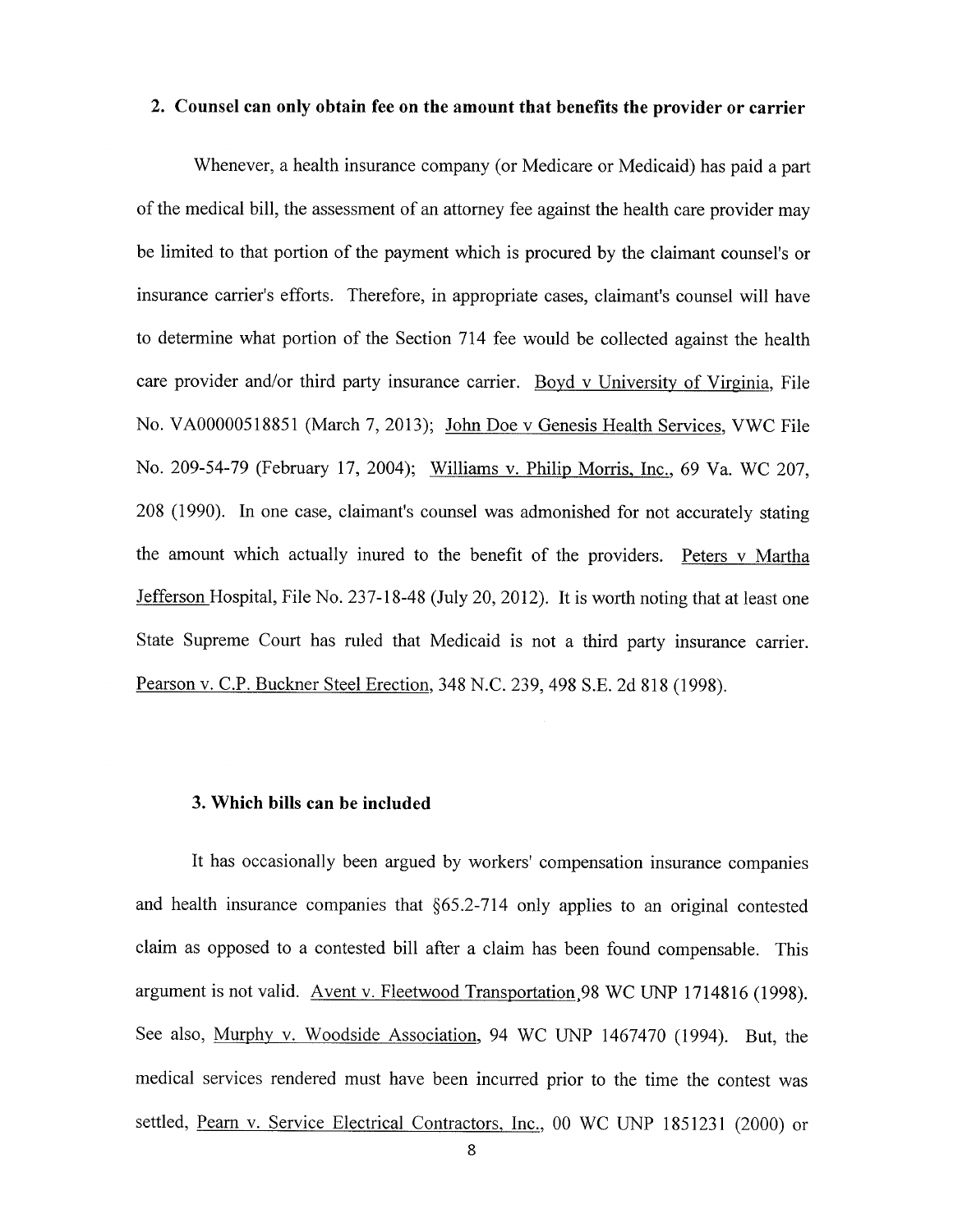before the date of the hearing before the Deputy Commissioner. Huntt v. Absolute Security Inc., VWC File No. 218-21-04 (March 12,2008). See also VWC Rule 6 and the language of \$65.2-714 (Exhibits 2 and 3 hereto).

### 4. Jurisdiction and standing issues

Over the years, workers' compensation insurance companies sometimes took the position that once the compensability of a case has been determined and so long as the medical bills have been paid by health insurance or if there are no collection efforts pending against the claimant, the claimant's counsel had no standing to bother the workers' compensation insurance company or Commission with a 714 application. The authors believed this position was without merit. In fact in the case of Brown v. Howmet Corporation, 76 Va. WC 342, 345 (1997) the Commission made it clear that claimant's attomeys have an interest in the payment of certain bills since an attorney's fee may be potentially awarded out of the medical bills. It would also seem that claimant's attorneys and the Commission have an interest in being certain that the workers' compensation insurance companies do not leave the wrong party to pay bills, however small, that the workers' compensation insurance companies should be paying.

Howevet, several months before rhe 2012 Legislative Session, the Virginia Court of Appeals issued an opinion in the case of Budnick v. Murphy-Brown. LLC, Record No. 2025-10-2 (Va. Court of Appeals, May 10, 201 l) in which it was held that so long as all of the medical bills for a provider were fully paid and no unpaid amounts were due and owing by the injured workers, that neither the injured worker or claimant's counsel would have standing to pursue a 714 claim. Also, the commission would not have jurisdiction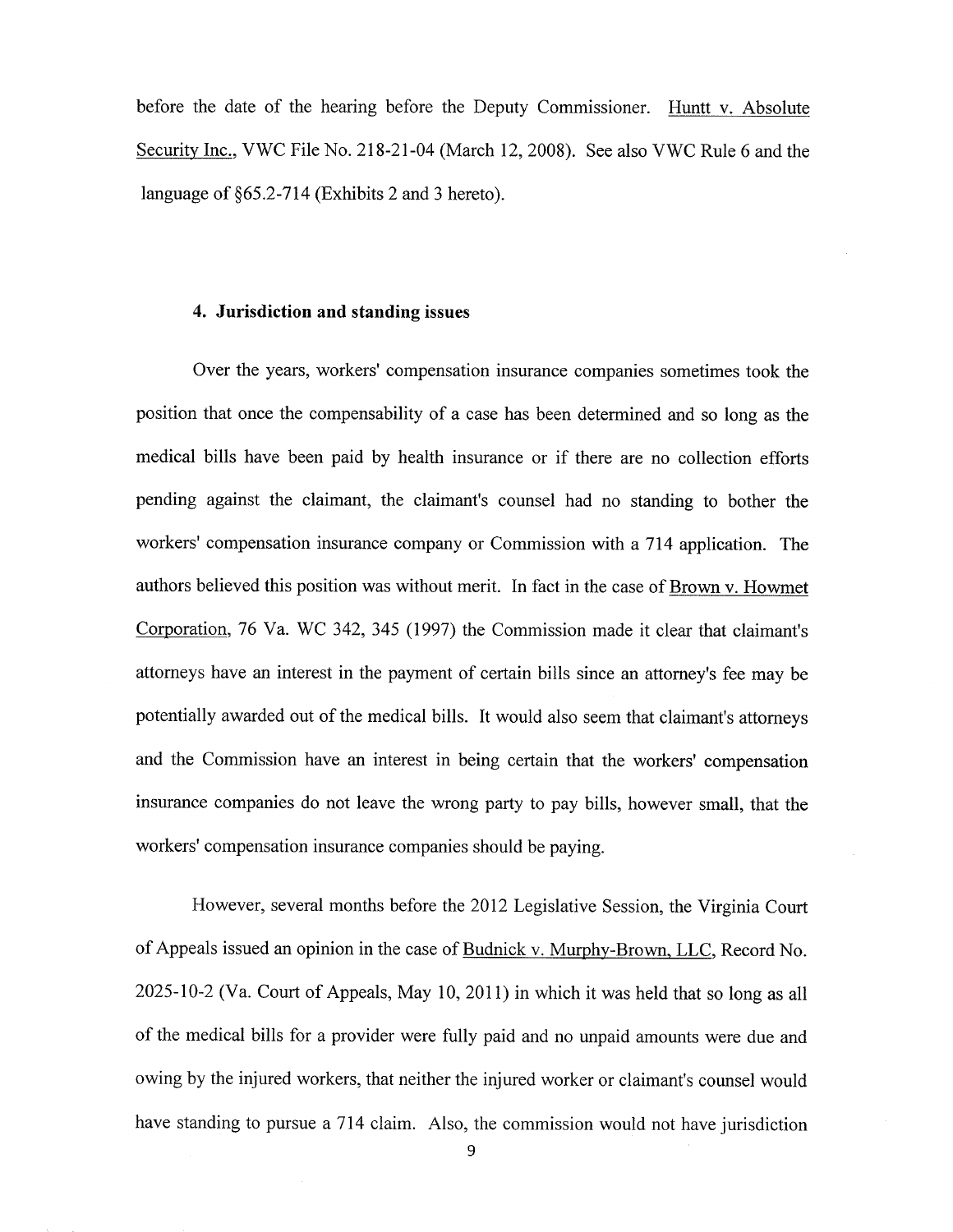to entertain a claim against the workers' compensation insurance company or force that carrier to pay charges which it would normally be required to pay. That case involved payment of the medical bills by Medicaid, but would appear to have equal application to defeating claims on behalf of claimants or their counsel in regards to any bills or amounts whenever there was no balance owed on the bills in question.

Thankfully, in the 2012 session, Va. Code 65.2-714A was amended to overturn Budnick and clarify that even though the bills may be entirely paid, the commission retained jurisdiction and the claimant and counsel would have standing to pursue a 714 claim to make sure that the correct party paid the medical bills related to the otherwise compensable claim.

Acceptance of payment of a bill by a health care provider from a workers' compensation insurance company constitutes acceptance of the Commission's jurisdiction over the provider in reference to those monies. Doss v. The ARA Group, Inc., 75 Va. WC 79 (1996). By this logic, the same applies to out of state providers or health insurance carriers. John Doe v Line Power Manufacturing, VWC File No. 204-41-03 (August 14, 2002); Murphy v Woodside Association, Ltd Partnership, VWC File No. 146-74-70 (November 16, 1994); But see John Doe v. BSI Construction, VWC File No. 200-89-64 (May 30, 2006) (In on the record statement, claimant's counsel failed to address the issue of whether out of the state providers fell within Va. Code \$8.01-581.1 and subjected itself to 714B and therefore, the 714B claim was denied).

10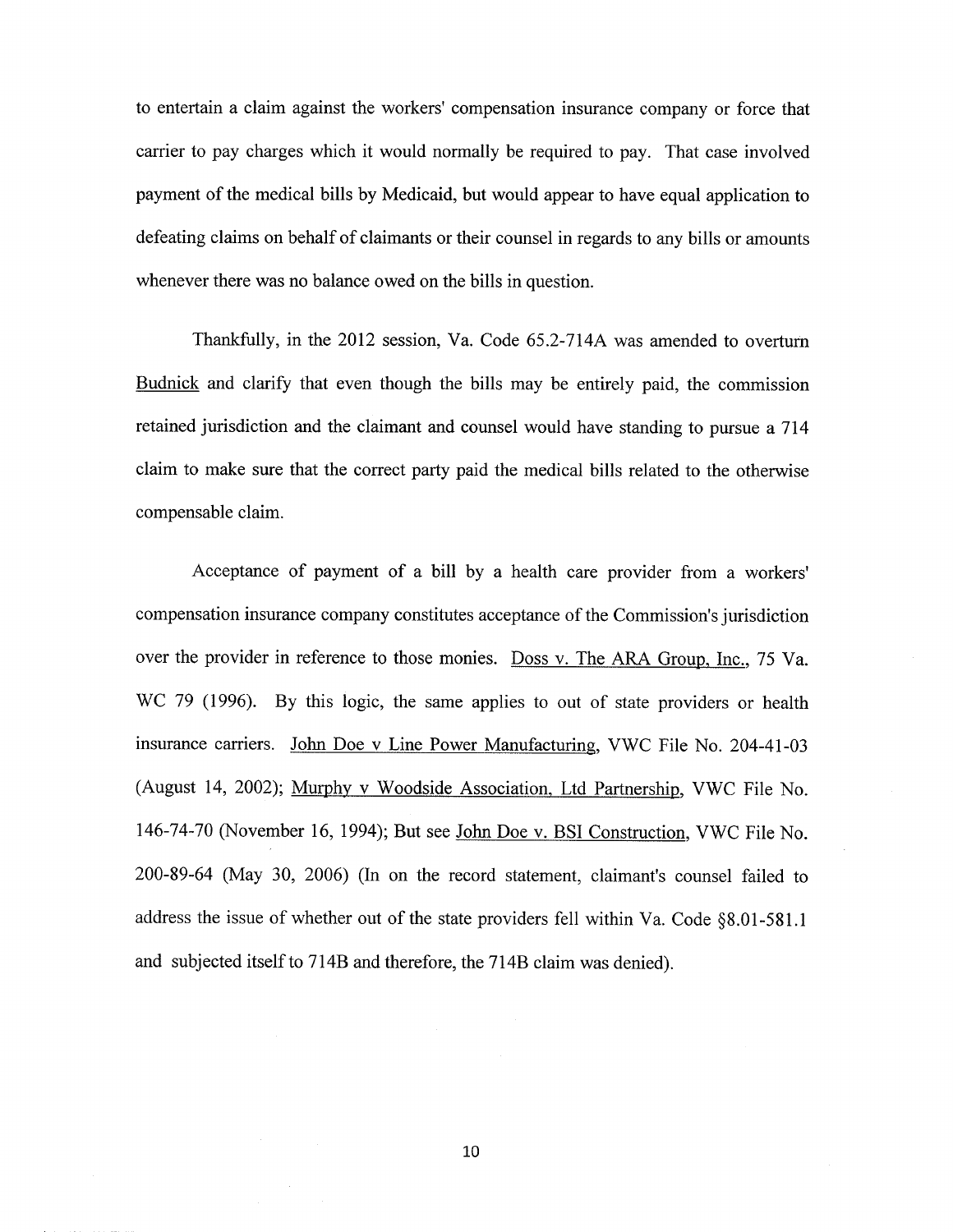#### 5. Burden of Proof Issues

The workers' compensation insurance companies have taken the position that they are not required to pay any amounts in the excess of amounts paid by health insurance. This argument was similar to the write off tactics of liability carriers. See Sun v. Advanced Technology Systems, 260 Va.180 (2000). In the case of Acuar v. Letourneau Technology Systems, Inc., 00 WC UNP 1823409 (2000), the Commission held that there was a presumption that the full amount of medical charges as originally billed by the claimant's health care providers is both reasonable and necessary. However, in the case of <u>Melchor v. Trussway, Ltd.</u>, 00 WC UNP 1815646 (2000), the full Commission held that, as distinguished from Sun v. Advanced Technology Systems, if there is privity of contact between the workers' compensation carrier and a preferred provider organization (PPO) that the health care provider deals with, that health care provider may be required to accept contractually reduced fees from the workers' compensation carrier. It is worth noting that more often than not, at Section 714 hearings, workers' compensation insurance companies and health insurance companies do not bring in the applicable contracts or have evidence presented at hearings of appropriate related charges in the community. In that instance, the medical bills received by the claimants are presumed to be both reasonable and necessary. Sun v. Advanced Technology Systems. See also, Blevins v. Williamsburg Pottery Factory, 75 Va. WC 103, 104 (1996); Bogle Development Company v. Buie, 19 Va. App.370 (1994).

11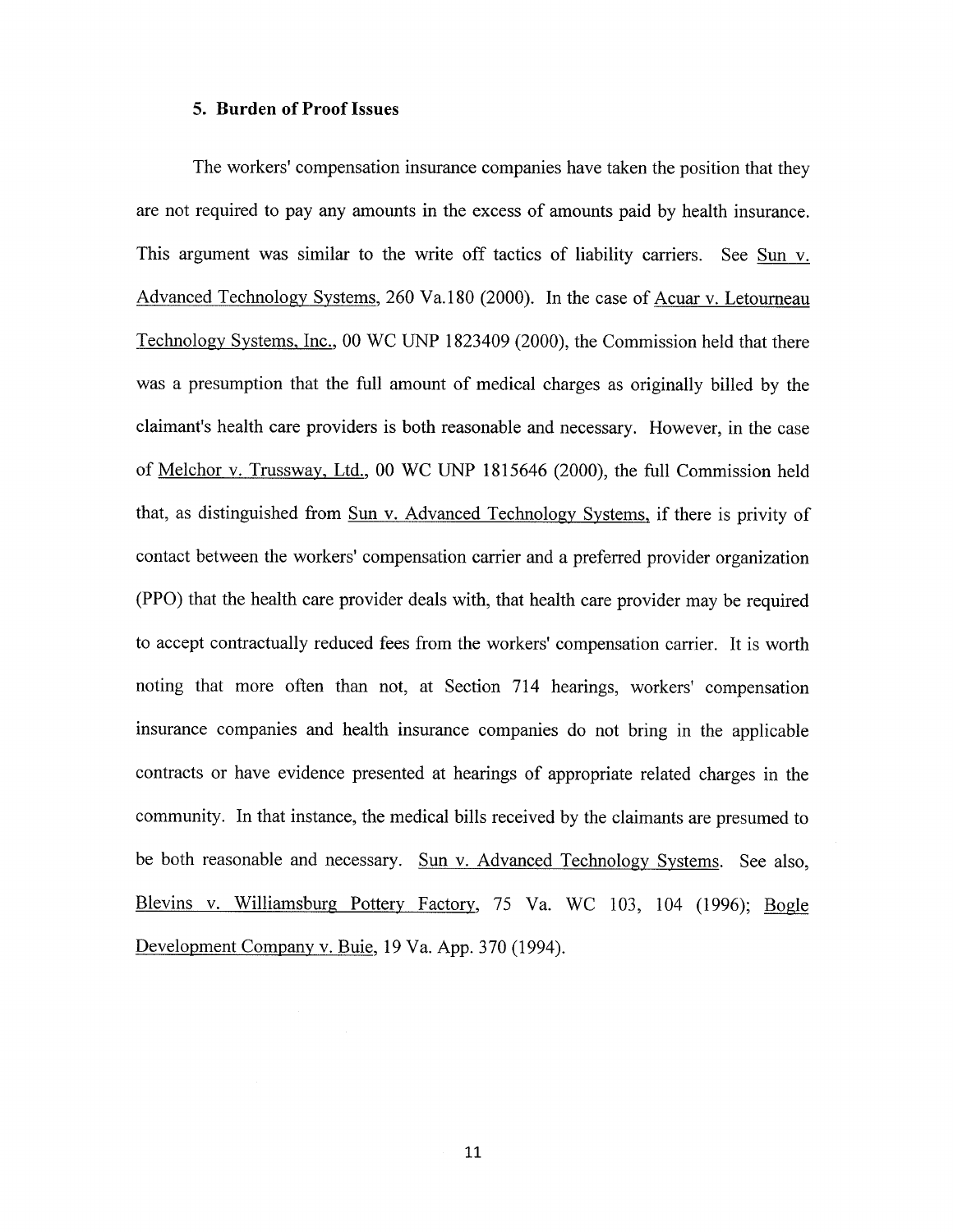## E. Bullet Summary on 7l4B

A summary of bullet points regarding entitlement to attorneys fees against health care providers based on \$65.2-714 (Exhibit 2), case law and Rule 6 (Exhibit 3 hereto) of the Commission can be summarized as follows:

A) Checklist of elements of proof for a 714 fee

- Contested claim (meaning initial contested claim for benefits, including medical benefits that are subsequently litigated or after abandonment of <sup>a</sup> defense by the employer/work comp insurer)
- Held to be compensable (must be award)
- o Hearing of the claim on its merits or abandonment of a defense by employer of carrier
- o Benefits for medical services are awarded
- And inure to the benefit of a third party medical insurer or health care  $\bullet$ provider
- Did payment to medical provider or health insurer occur after claimant's counsel noted representation?
- Medical benefits on which 7l4B fee is based must be rendered prior to the  $\bullet$ Deputy Commissioner's hearing (not decision) or prior to the abandonment of defense by the compensation insurer
- Were the payments made after the hearing or abandonment of defenses  $\bullet$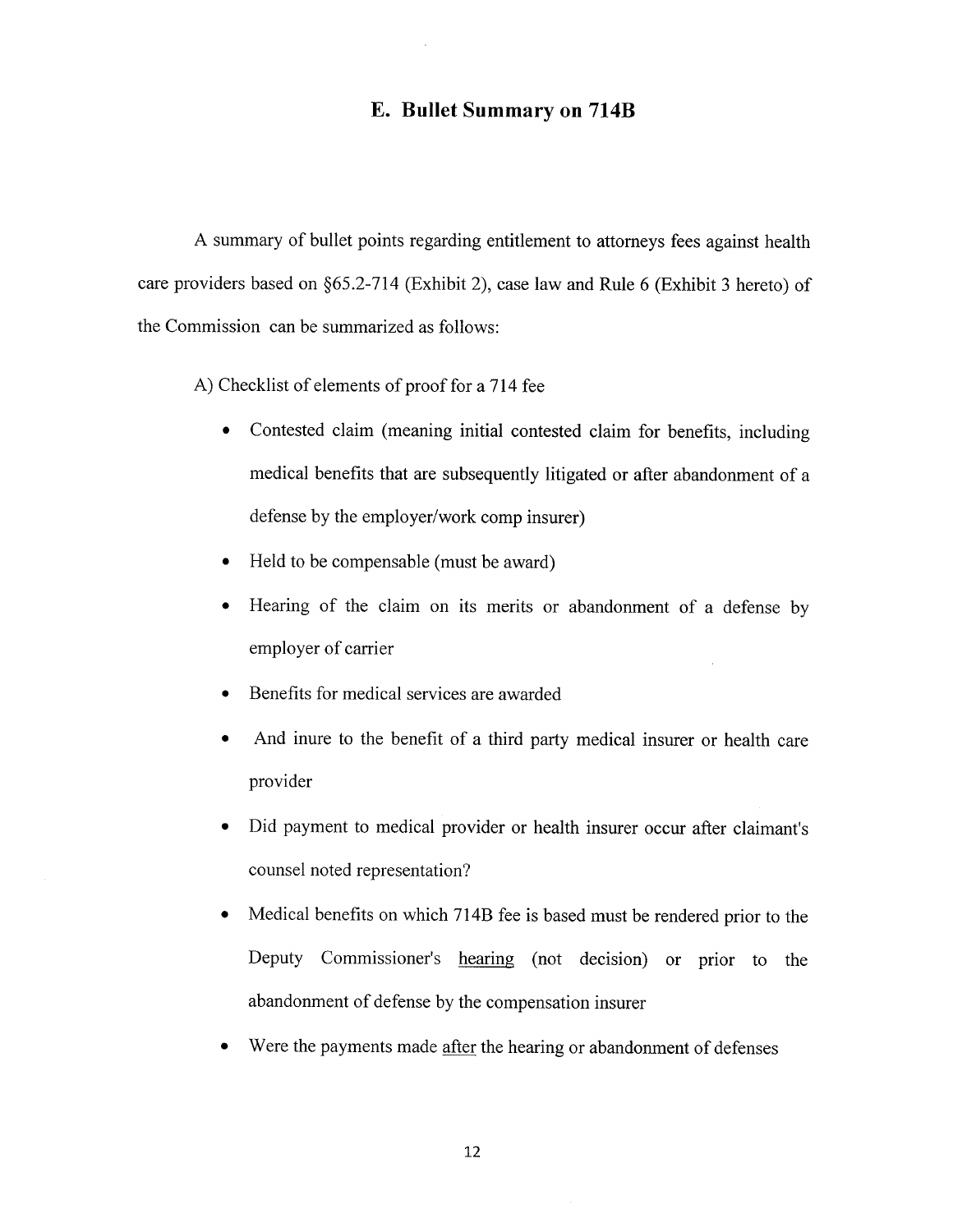- . Was the entity to which benefits inured a "medical provider" or "third party insurance carriers?"
- Was the provider notified of the claim for 714 fees within a reasonable time, i.e. two years?
- B) To file application with the Commission for award of a 714 fee, attorney must
	- File a statement including
		- The name and address of each carrier or provider from whom the fee is requested
		- The amount of the medical charge recovered for each carrier or provider and
		- The amount of the fee requested, and
		- Certification that
			- $\checkmark$  The claim was contested or that the defense was abandoned
			- $\checkmark$  Prior to the filing of a request with the Commission, the attorney and carrier or provider made a reasonable good faith effort to resolve the matter
			- $\checkmark$  The insurance carrier or health care provider was given reasonable notice that a motion for an award of such fee would be made
			- $\checkmark$  A copy of the motion has been sent to each carrier and health care provider identified.
		- -- If the request is referred to the evidentiary hearing docket, counsel must provide notice of the hearing to each carrier or provider.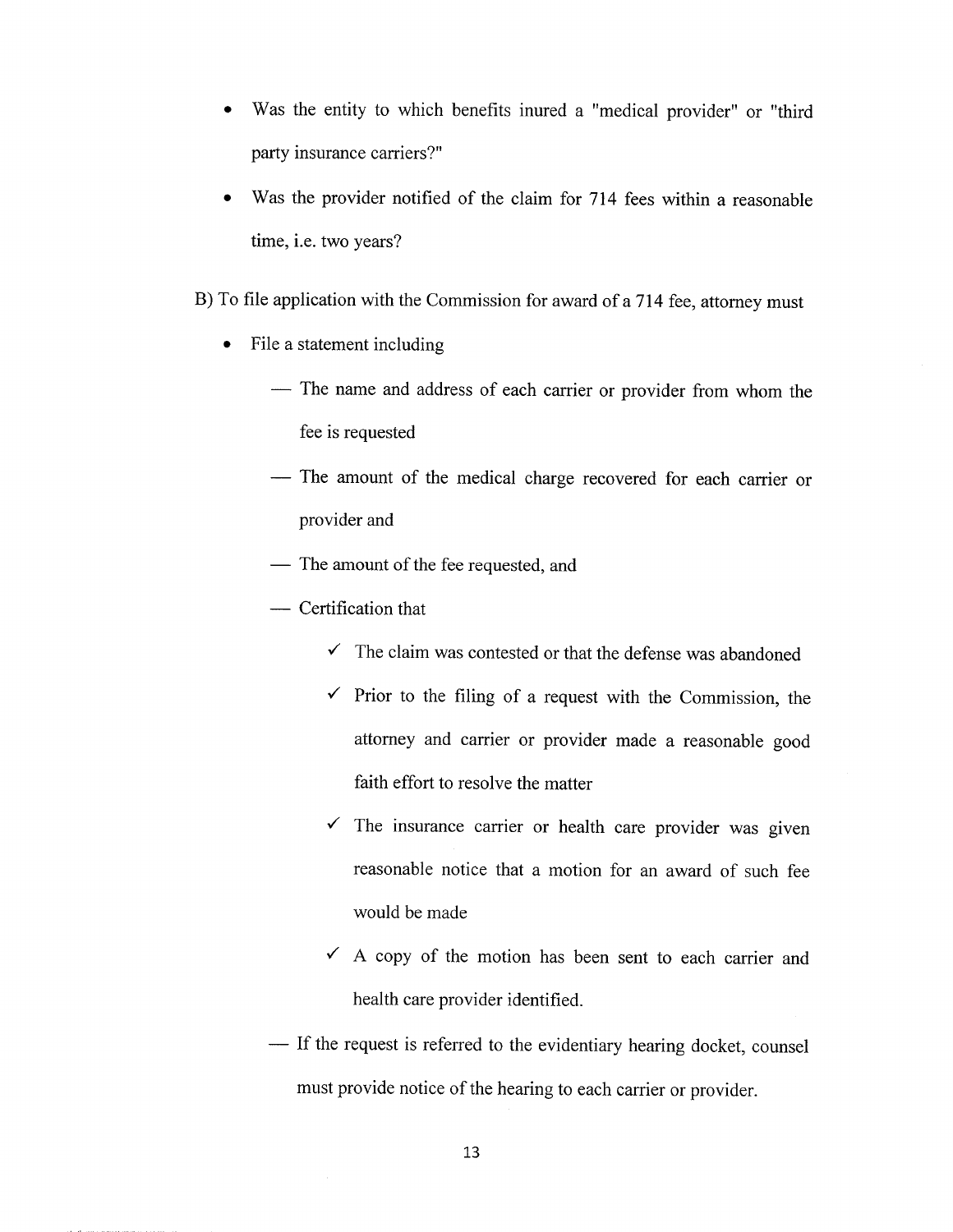Then assuming success, the Commission SHALL award to the claimant's lawyer a reasonable fee and other pro rata costs as are appropriate from the sum that insured to the benefit of the third party insurer or health care provider. Fees shall be based on the amount paid (or additional amount if bills are already partially paid) by the workers' compensation carrier (or employer, or Fund) to the third party medical insurer or health care provider through the date of the hearing before the Deputy Commissioner.

### F. Section 714 Fees: Forms

Assuming all the various landmines above discussed can be circumvented, the Section 714 practice can be financially rewarding and allow claimant's counsel to make up for the lack of fees at hearings with occasional percentages of contested medical bills. However, the question of proper handling of that may at times be left to only the more experienced lawyers and staff. 'Whomever does the work, the forms attached hereto may be of some help.

'We normally try to obtain the original bills containing certain appropriate codes making processing of payment or reimbursement on the back end efficient (sample letters at Exhibit 4) and make sure claims are paid (see Exhibit 5) (sample Discovery at Exhibit  $5)^4$ . Also, in order to avoid undue delay in the fee processing, reaching agreement with providers on the percentage of fees/bill split at the earliest possible time may avoid

 $4$  Practice Pointer: Requests for Admission almost always generates a quicker response by the carrier than simple interrogatories, based on the largely unsupported concern that the Request will be deemed admitted. In the Commission, a fàilure to respond is not deemed admitted automatically, but defènse counsel tend to know that under the Rules of the Supreme Court in civil courts, RFAs are deemed admitted if not promptly answered. Moreover, RFAs strike fear into the defense, because the carrier is afraid of concessions, especially early in the claim, and they typically deny the RFA. This will suffice to establish the claim is contested. The Commission's referral of the case to the hearing docket is also some evidence of a "contest," but may not be dispositive in and of itself.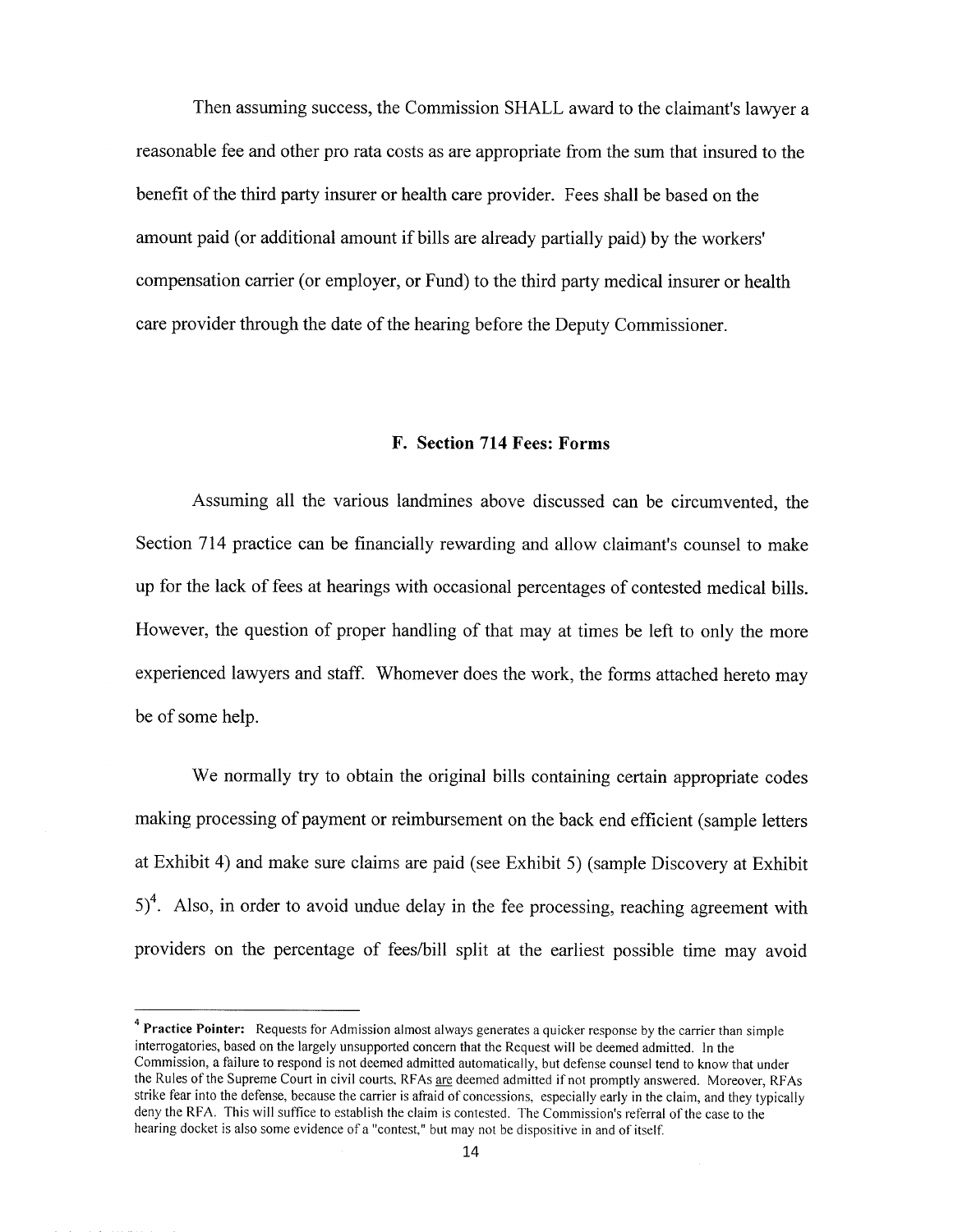problems. Verifying which bills are contested and unpaid prior to negotiation is necessary. The bill must be paid or reimbursed before filing for a Section 714 fee. If agreement with providers or carriers is worked out, a consent order can be forwarded to the Commission but is not necessary to completion of the task (see letters of agreement and agreed order at Exhibit 7). Invoicing the providers and insurers may be helpful, even if an agreement is reached (see Exhibit 8). Finally, for Section 714 cases, filing for <sup>a</sup> hearing is always an option (see claim letters at Exhibit 9). Be sure to look at Rule 6 of the Rules of the Commission before filing for a hearing<sup>5</sup>. We also enclosed a written statement in support of 7l4B fees and an opinion awarding the same (Exhibit 10).

## G. Conclusion

Section 7I4 fees for lawyers and doctors are critical to both our ability to represent or the doctors' ability to care for workers' compensation claimants. We must make every effort to prevent workers' compensation carriers or health insurance carriers from unfairly reducing either medical bills or Section 714 fees.

<sup>&</sup>lt;sup>5</sup> 714B hearings are generally separate proceedings after compensability of the case or bill is determined. Gable v. PA Coal Company. Inc.. 7l Va. WC 299 (1992); See also Blackburn v. Adrian Clevineer. VWC File No. 143-34-32 (June 12,1992).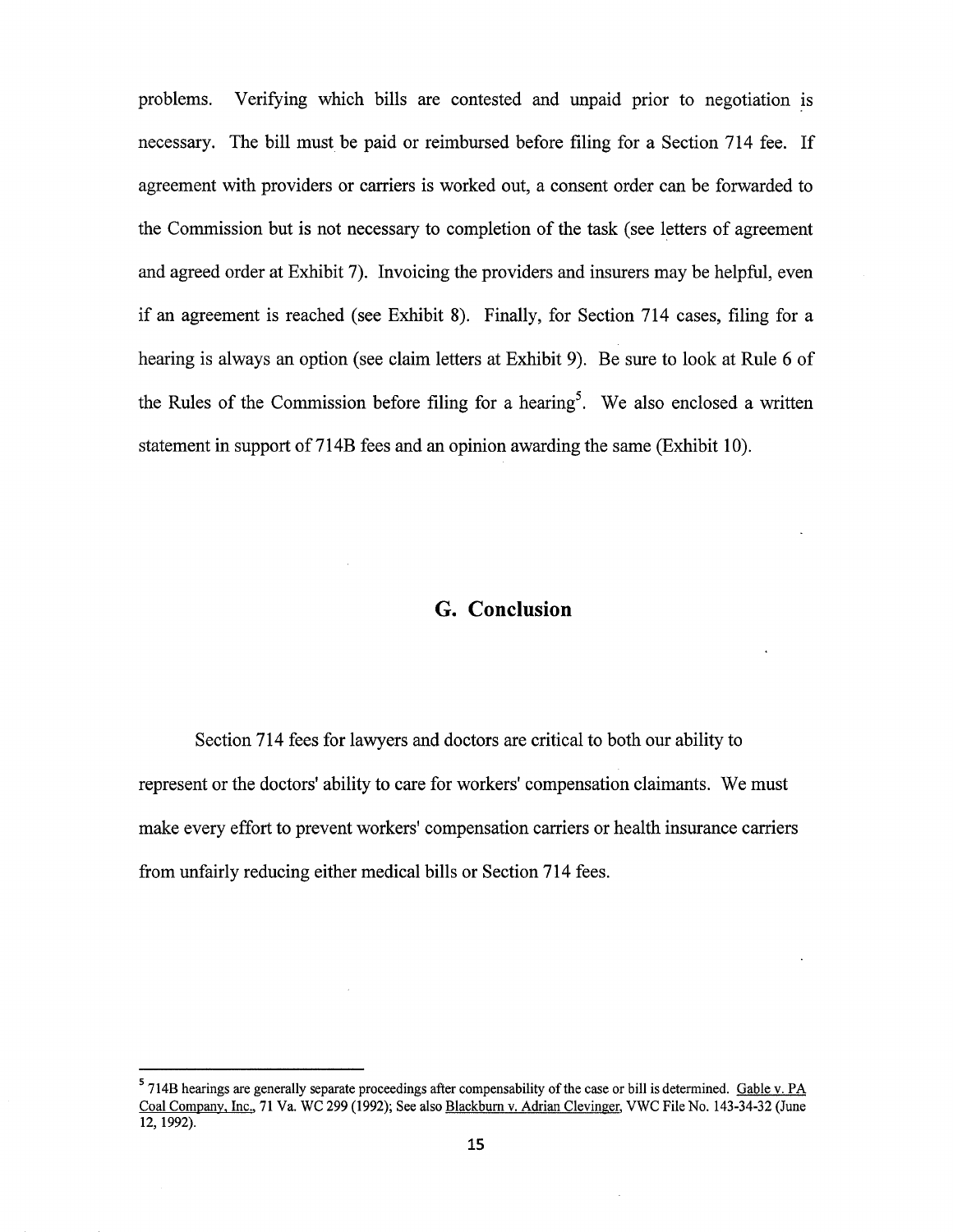## INDEX OF EXHIBITS

- 1. Sample Addendum to Retainer for use of hearings
- 2. ç65.2-714 of the Virginia Code
- 3. VWC Rule 6
- 4. Sample Letters to Providers
- 5. Letters to get bills paid
- 6. Sample Discovery to Providers
- 7. Agreement letters and Agreed Order
- 8. Invoice to Providers for Agreement on Order
- 9. Claim letters
- 10. Written Statement in Support of 714B fees and Opinion

awarding same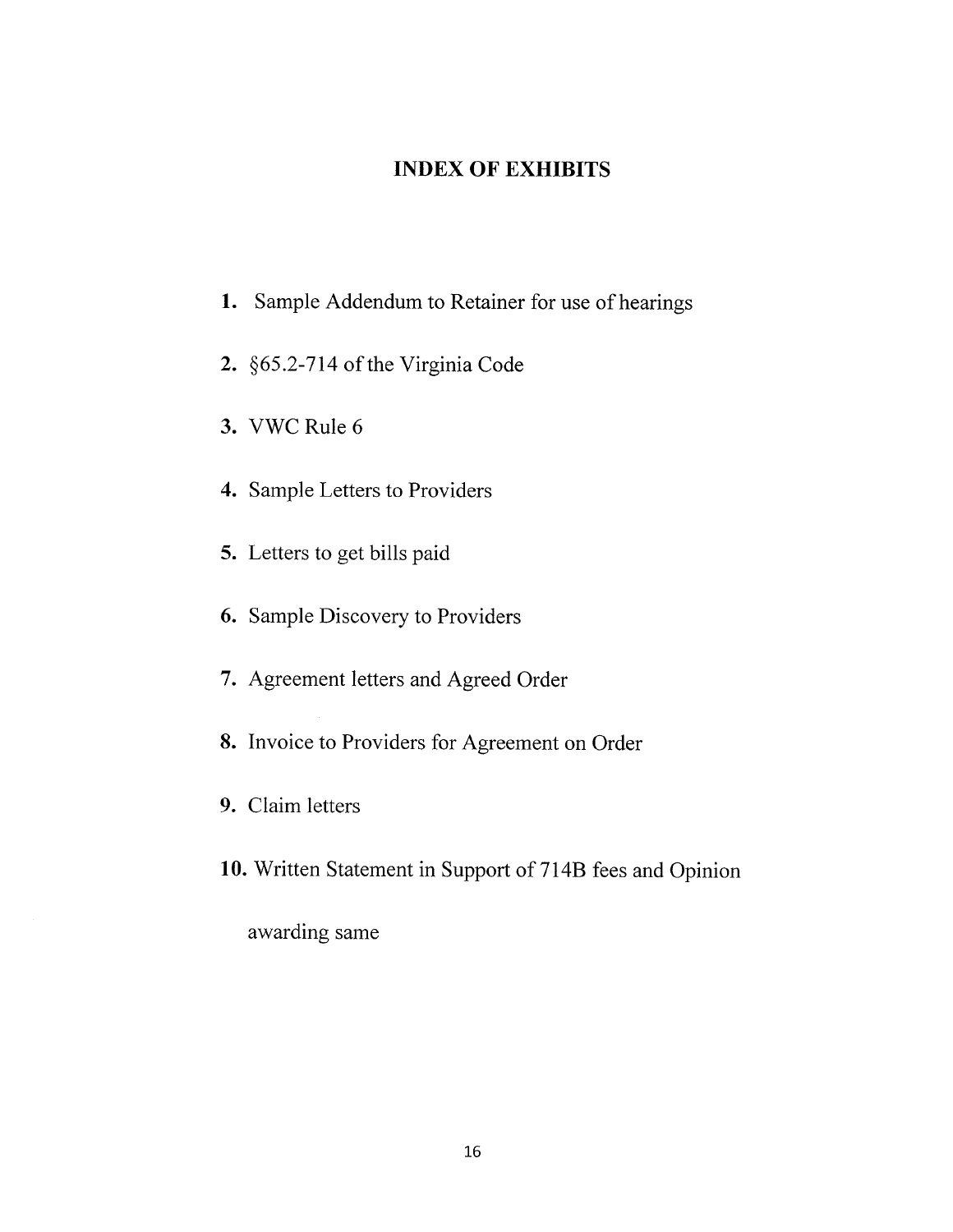# EXHIBIT <sup>1</sup>

Sample Addendum to Retainer

for use of hearings

 $\ddot{\phantom{a}}$ 

 $\alpha$  ,  $\alpha$  ,  $\alpha$  ,  $\alpha$  ,  $\alpha$  ,  $\alpha$  , and  $\alpha$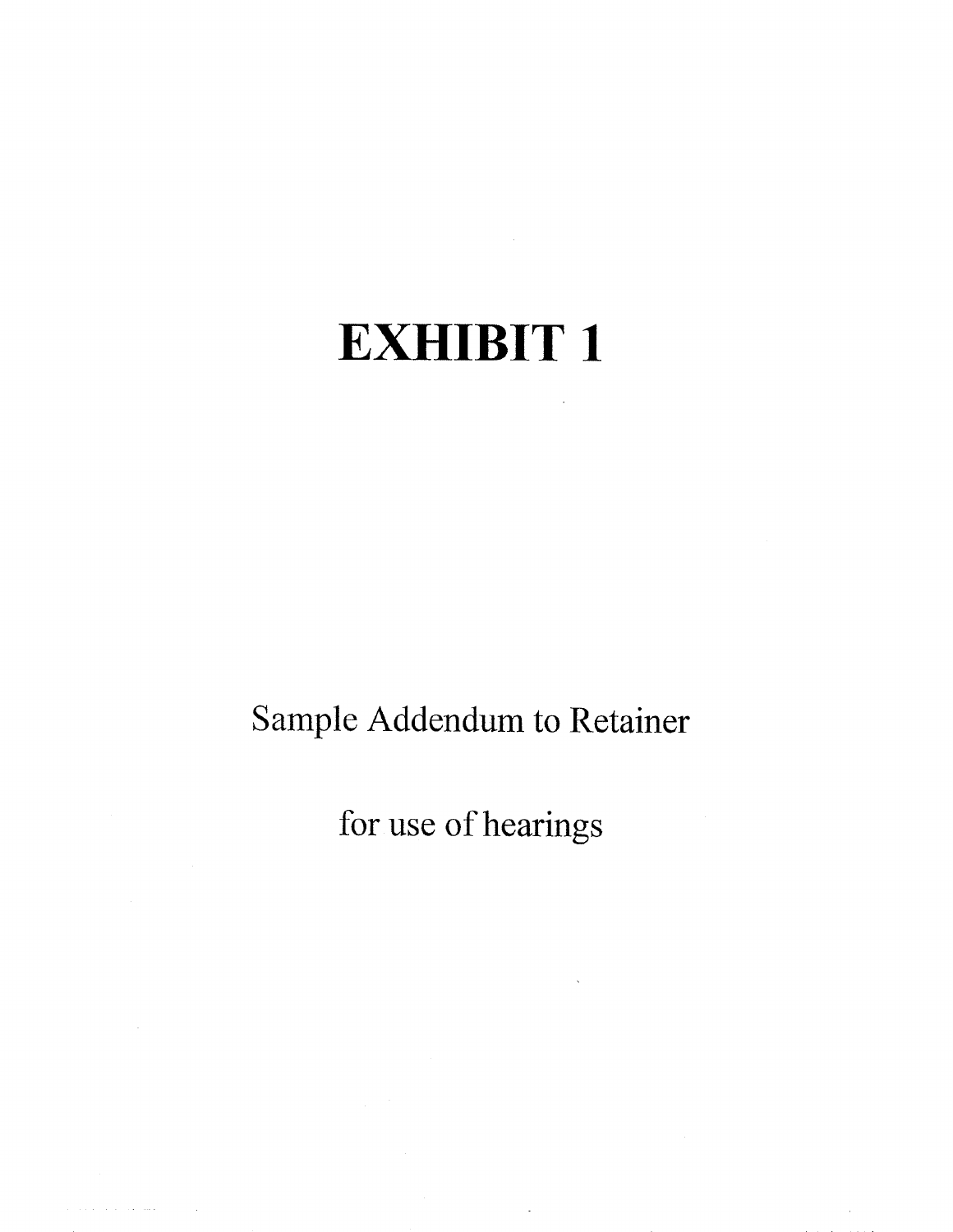# Reinhardt & Harper, PLC

Andrew J. Reinhardt \* Stephen T. Harper

 $\mathcal{L}^{\text{max}}$ 

1809 Staples Mill Road, Suite 300 Richmond, Virginia 23230

P: (804) 359-5500  $F: (804) 355.9297$ 

Direct Dial (804) 612-3222 (MEC)

Email: mearpenter@vainiurvlaw.com

"Also admitted in Maryland and the District of Columbia

Direct Dial (804) 612-3208 (AJR) Email: andv@vainiurylaw.com

March 9, 2011

www.vainjurylaw.com

The Hon. Frederick M. Bruner, Deputy Commissioner Virginia Workers' Compensation Commission 1000 DMV Drive Richmond, VA 23220

RE:

Dear Deputy Commissioner Bruner:

Please find enclosed an Addendum to Retainer which has been signed by our client. Once the record has closed and should you rule in the claimant's favor, we hereby request an award of attorney's fees and reimbursement of expenses as outlined in the enclosed Addendum to Retainer.

Thank you for your consideration.

Sipcerely. Andrew J. Reihhardt

AJR/mec Enclosure

cc:

sisteman

(w/encl.)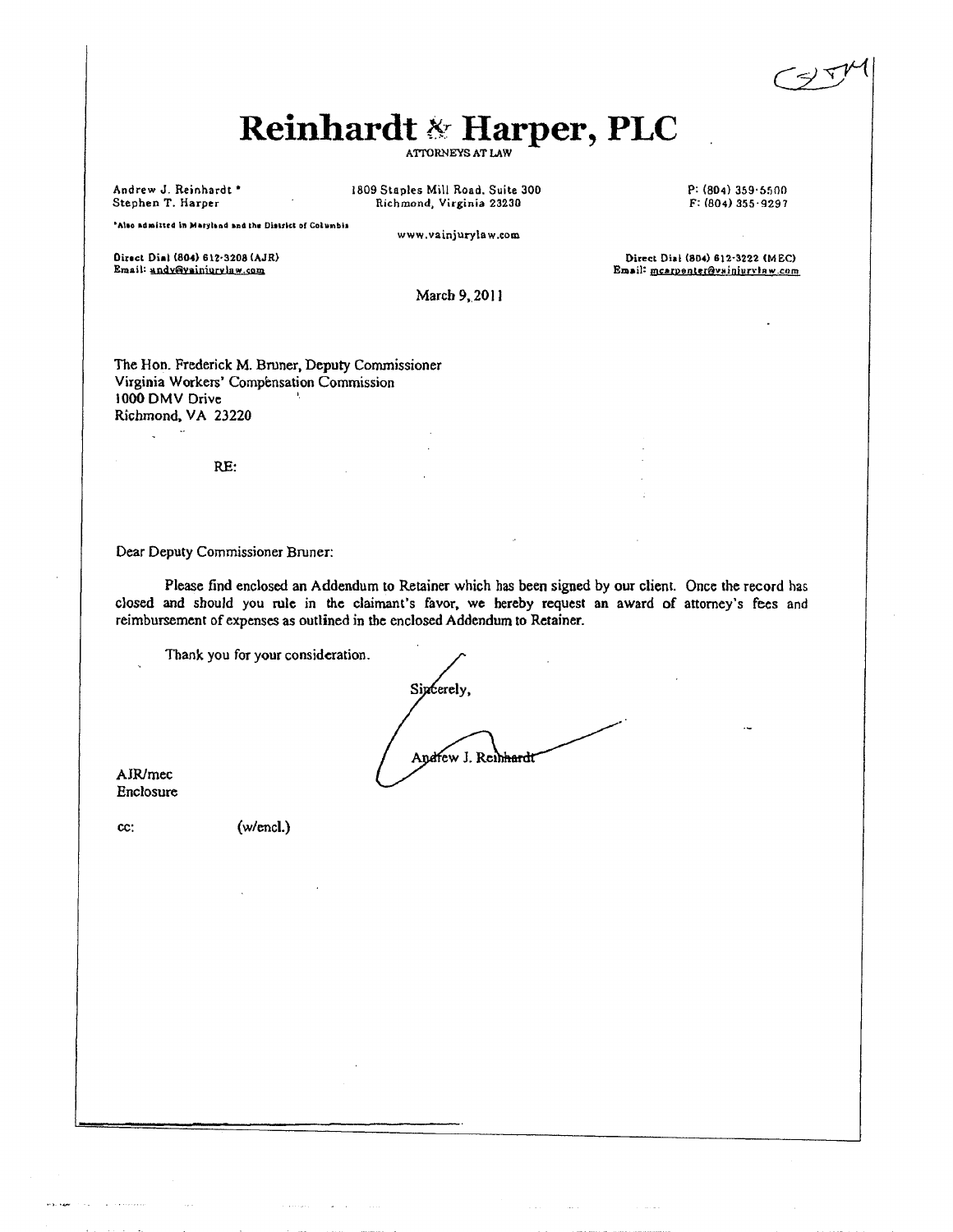#### VIRGINIA:

#### IN THE WORKERS' COMPENSATION COMMISSION



#### **ADDENDUM TO RETAINER AGREEMENT**

WHEREAS this case was disputed and the defendants may be ordered to be responsible for the compensability of my claim, payment of all authorized, related, reasonable and necessary medical treatment and payment of temporary total disability wage benefits from October 28, 2008 through the present and continuing; and

WHEREAS my attorney is entitled to obtain a fee that the Workers' Compensation Commission deems as appropriate therefrom; and

WHEREAS I am satisfied with the services of my attorney; and whereas, said attorney is entitled to a fee therefrom up to as much as 20% plus expenses.

NOW THEREFORE, from whatsoever back compensation may be awarded to me from October 28, 2008 through the date of entry of the Deputy Commissioner's Opinion, I authorize payment of 20% of the amount awarded to me by the Commission plus fees and expenses in the amount of \$2,768.95 to my attorney with the balance awarded to me, plus any ongoing benefits and weekly checks as may be due

under any Award.

elnhardt, Esquire Andrew REINHARDT AND HARPER 1809 Staples Mill Rd., Suite 300 Richmond, VA 23230

ic, VA 23868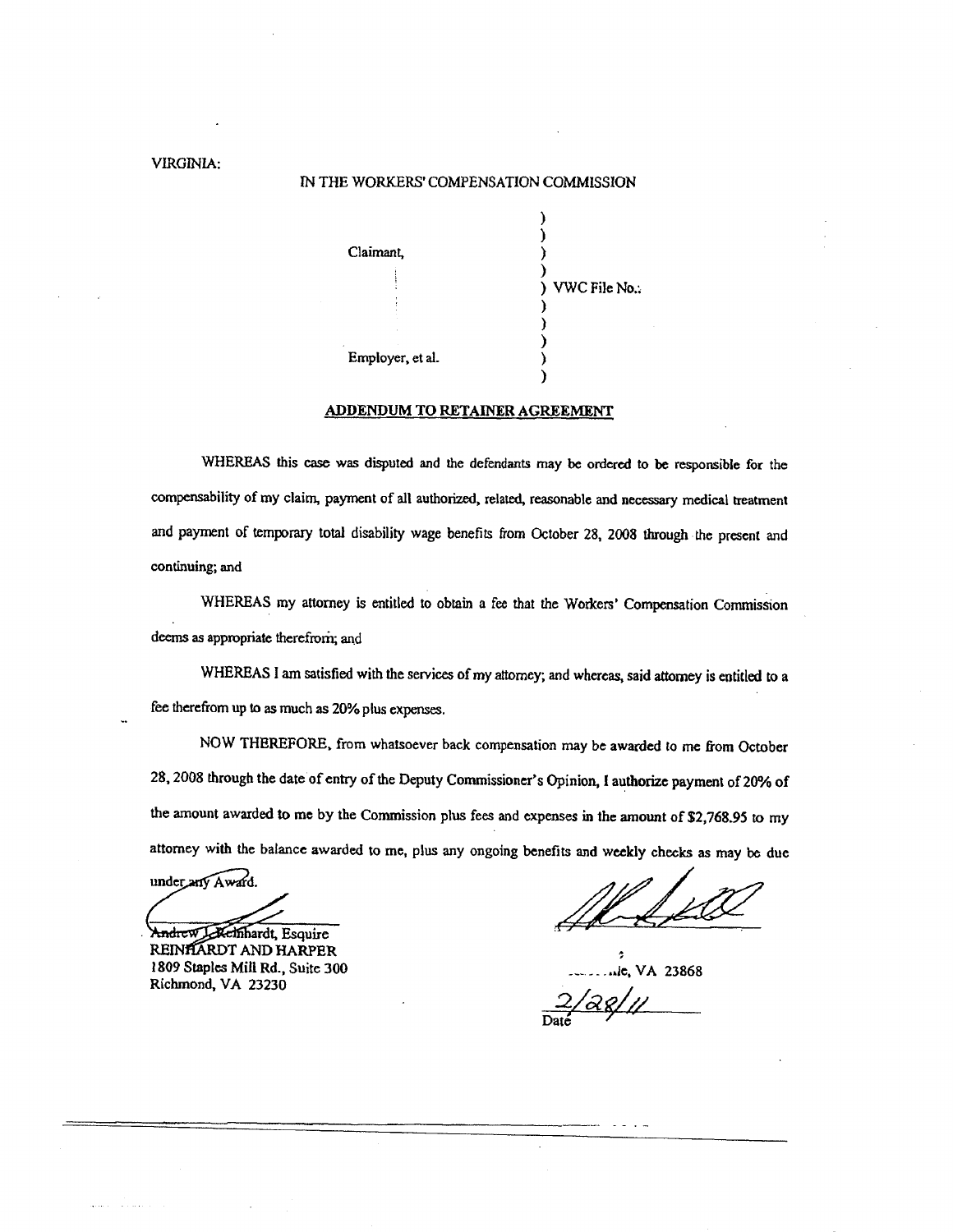1:10 PM

02/25/11

**Accrual Basis** 

 $\mathbf{r}$ 

## Reinhardt & Harper, P.L.C. Case Expense Report

| Type           | Date                     | <b>Num</b> | Source Name   | Memo | Amount   | <b>Balance</b> |
|----------------|--------------------------|------------|---------------|------|----------|----------------|
| possor for the |                          |            |               |      |          |                |
|                | 2010                     | 141        | R0812-        |      | 933.85   | 933.85         |
|                | 2010                     | 1002       | Treasun       |      | 12.00    | 945.85         |
| Check          | .102010                  | 1044       | Healthoort    |      | 17.00    | 962.85         |
| Check          | 7/13/2010                | 1062       | Lawrenceville |      | 18.00    | 980.85         |
| <b>Check</b>   | 7/13/2010                | 1071       | MCV Physicia  |      | 375.00   | 1.355.85       |
| Check          | 7/16/2010                | 1080       | Healthport    |      | 14.00    | 1.369.85       |
| Check          | 7/28/2010                | 1122       | MCV Physicia  |      | 375.00   | 1,744.85       |
| Check          | 9/17/2010                | 1395       | Halasz Report |      | 535.20   | 2,280.05       |
| Check          | 1/6/2011                 | 1856       | Thompson Mc   |      | 401.90   | 2,681.95       |
| Check          | 2/9/2011                 | 2014       | Treasurer of  |      | 72.00    | 2,753.95       |
| Check          | 2/15/2011                | 2036       | Lawrenceville |      | 15.00    | 2,768.95       |
|                | Total R08124 Kidd, Allen |            |               |      |          | 2,768.95       |
| <b>TOTAL</b>   |                          |            |               |      | 2,768.95 | 2,768.95       |

Page 1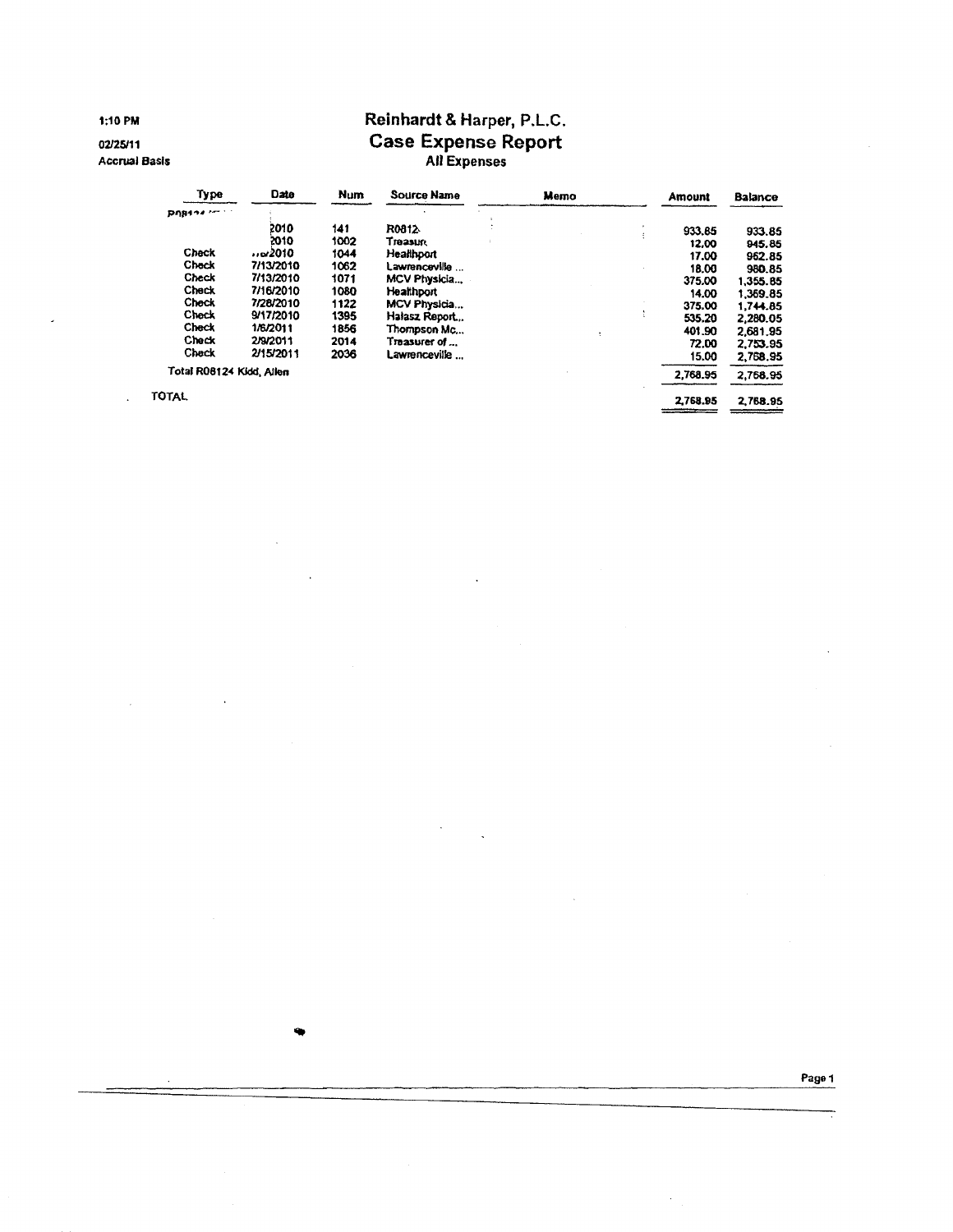# **EXHIBIT 2**

## §65.2-714 of the Virginia Code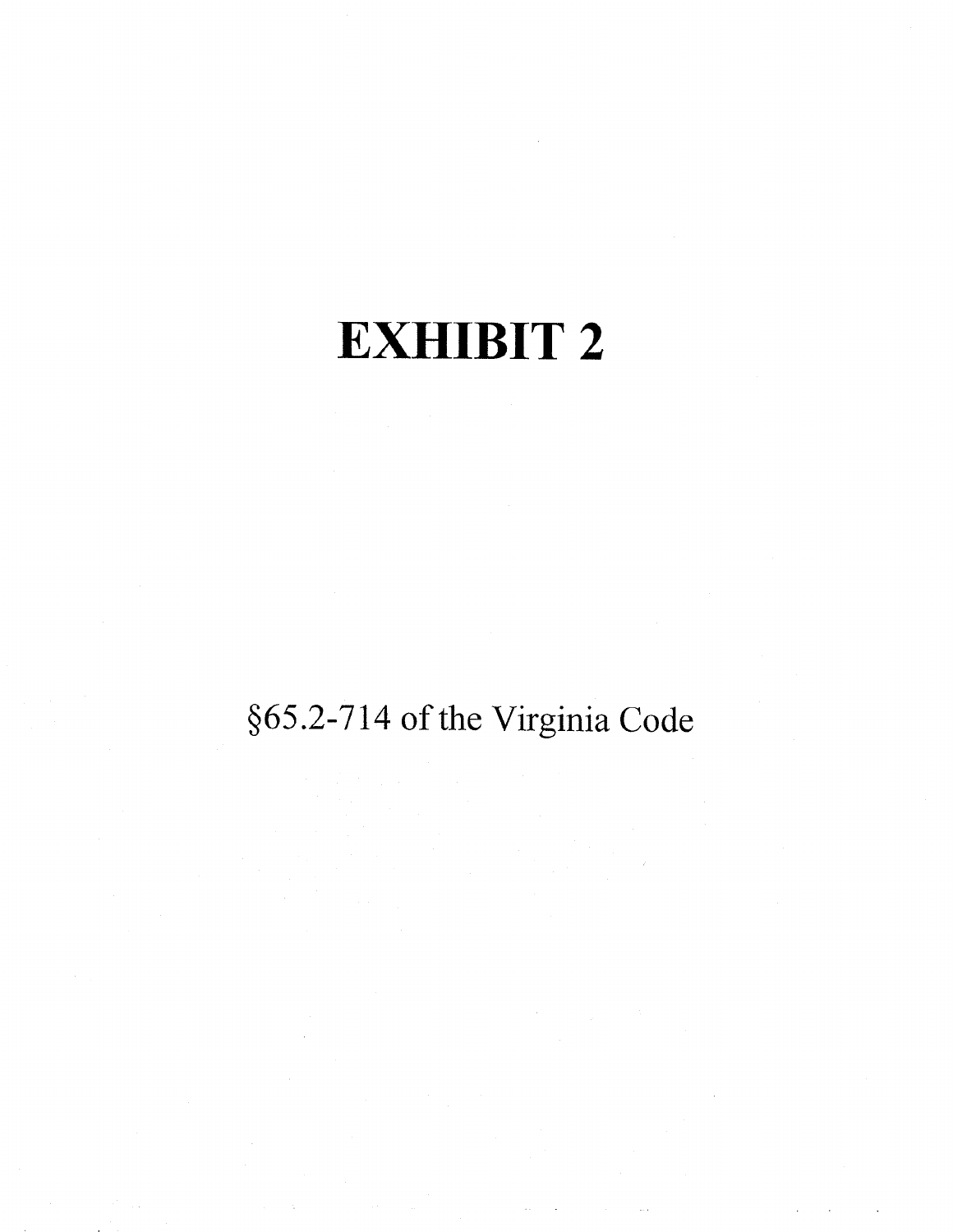## § 65.2-714. Fees of attorneys and physicians and hospital charges.

A. Fees of attorneys and physicians and charges of hospitals for services, whether employed by employer, employee or insurance carrier under this title, shall be subject to the approval and award of the Commission. In addition to the provisions of Chapter 13 (§ 65.2-1300 et seq.), the Commission shall have exclusive jurisdiction over all disputes concerning such fees or charges and may order the repayment of the amount of any fee which has already been paid that it determines to be excessive; appeals from any Commission determinations thereon shall be taken as provided in  $\S$  65.2-706. The Commission shall also retain jurisdiction for employees to pursue payment of charges for medical services notwithstanding that bills or parts of bills for health care services may have been paid by a source other than an employer, workers' compensation carrier, guaranty fund or uninsured employer's fund. No physician shall be entitled to collect fees from an employer or insurance carrier until he has made the reports required by the Commission in connection with the case.

B. If a contested claim is held to be compensable under this title and, after a hearing on the claim on its merits or after abandonment of a defense by the employer or insurance carrier, benefits for medical services are awarded and inure to the benefit of a third party insurance carrier or health care provider, the Commission shall award to the employee's attorney a reasonable fee and other reasonable pro rata costs as are appropriate from the sum which benefits the third party insurance carrier or health care provider. Such fees shall be based on the amount paid by the employer or insurance carrier to the third party insurance carrier or health care provider for medical, surgical and hospital service rendered to the employee through the date on which the contested claim is heard before the Deputy Commissioner. For the purpose of this subsection, a "contested claim" is an initial contested claim for benefits and claims for medical, surgical and hospital services that are subsequently contested and litigated or after abandonment of a defense by the employer or insurance carrier.

C. Payment of any obligation pursuant to this section to any third party insurance carrier or health care provider shall discharge the obligation in full. The Commission shall not reduce the amount of medical bills owed to the Commonwealth or its agencies without the written consent of the Office of the Attorney General.

D. No physician, hospital, or other health care provider as defined in § 8.01-581.1 shall balance bill an employee in connection with any medical treatment, services, appliances or supplies furnished to the employee in connection with an injury for which an award of compensation is made pursuant to § 65.2-704. For the purpose of this subsection, a health care provider "balance bills" whenever (i) an employer or the employer's insurance carrier declines to pay all of the health care provider's charge or fee and (ii) the health care provider seeks payment of the balance from the employee.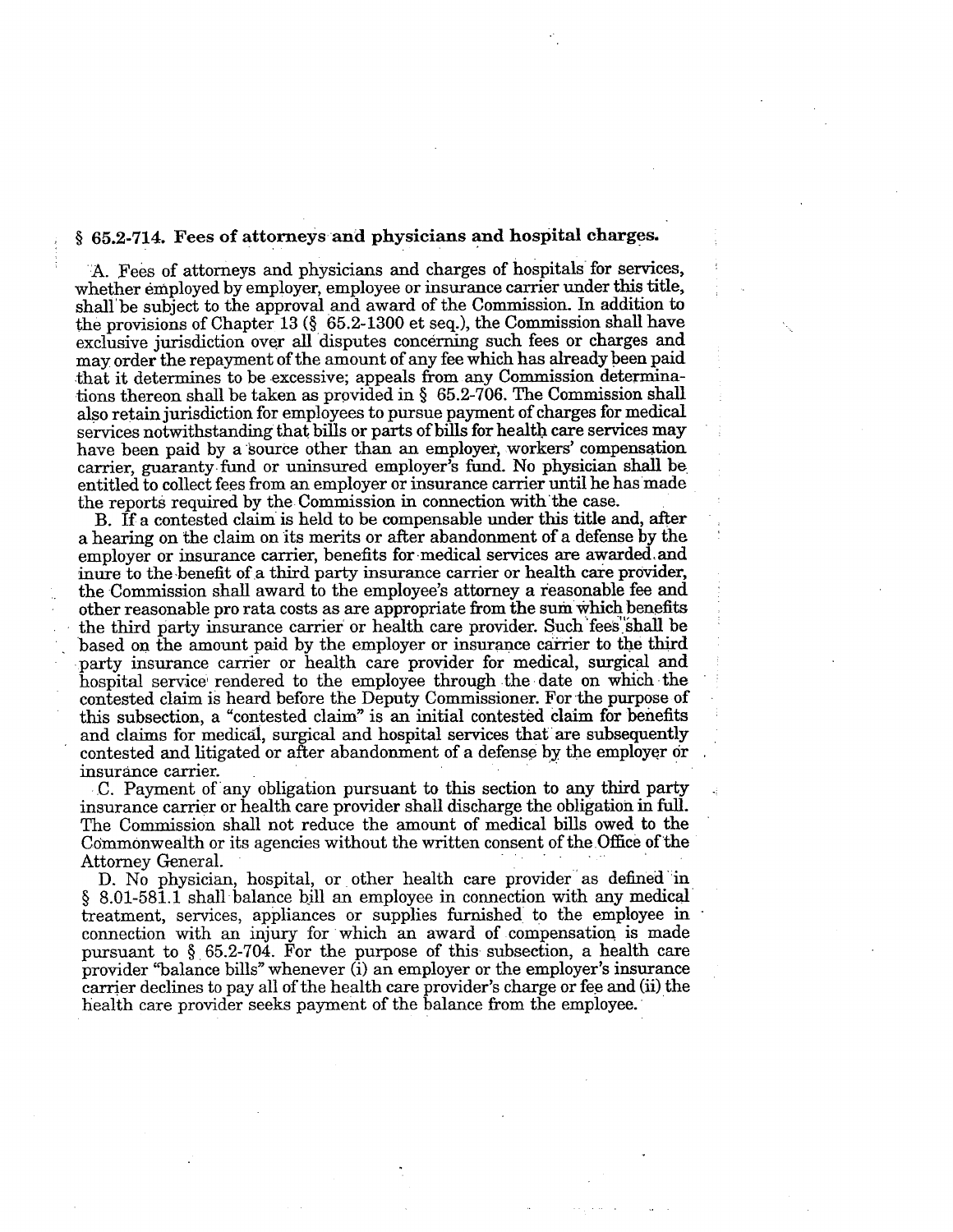# EXHIBIT 3

## VWC Rule 6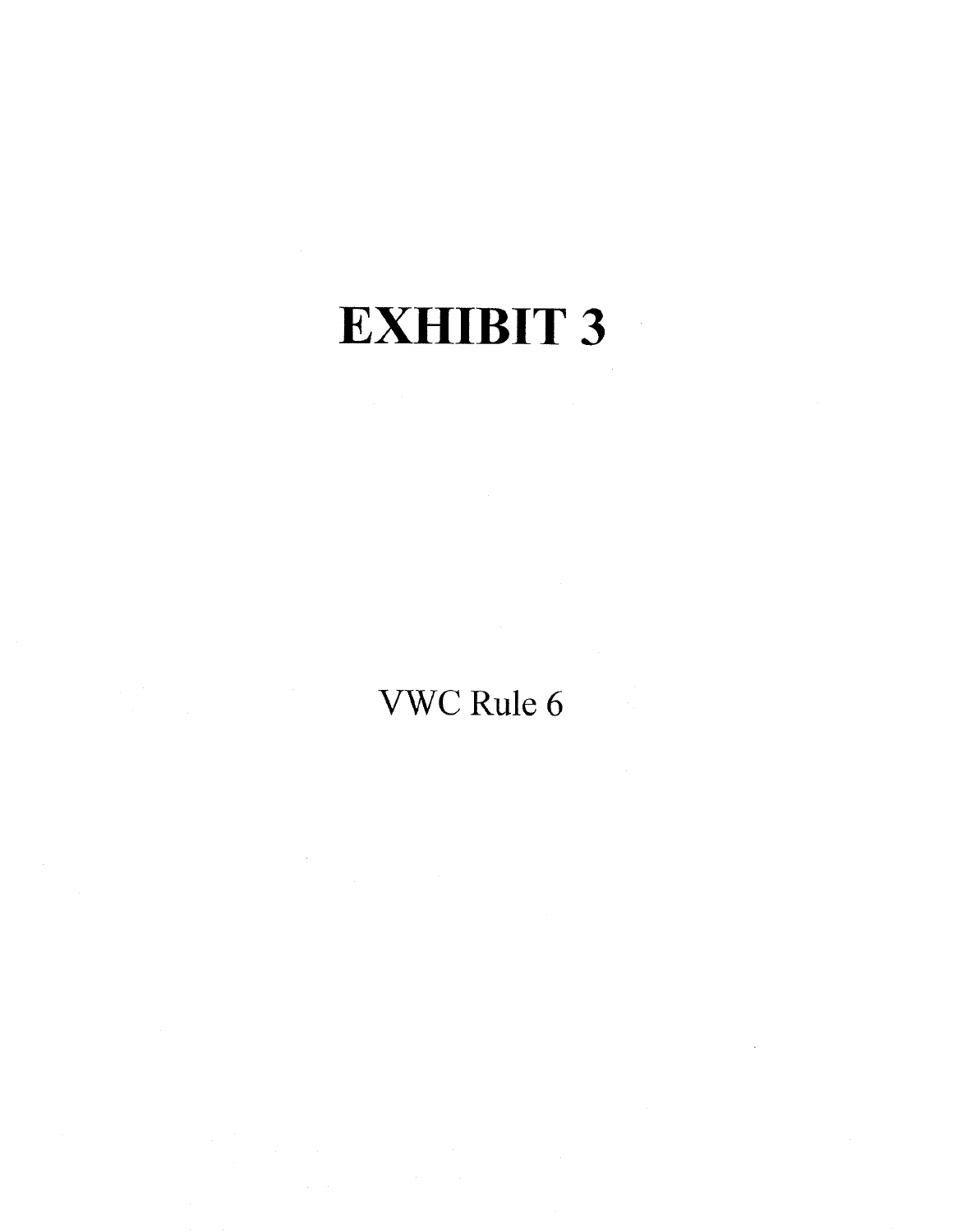### Rule 6. Award of Attorney's Fees Under § 65.2-714 of the Code of Virginia.

6.1 Agreement Between Parties as to a Fee. - An attorney's fee shall be awarded from sums recovered for the benefit of a third-party insurance carrier or a health care provider pursuant to  $\S$  65.2-714 of the Code of Virginia, if agreement is reached and an order, endorsed by counsel and the carrier or provider, identifying the amount of medical charges recovered and the agreed fee, is submitted to the Commission.

6.2 Parties Fail to Agree on a Fee.  $-A$ . An Attorney's fee shall be awarded from sums recovered for the benefit of a third-party insurance carrier or a health care provider pursuant to § 65.2-714 of the Code of Virginia, if the parties cannot agree, upon filing of a statement including the name and address of each carrier or provider from whom the fee is requested, the amount of the medical charge recovered for each carrier or provider and the amount of the fee requested, and certification that:

1. The claim was contested or that the defense was abandoned;

2. Prior to the filing of a request with the Commission the attorney and carrier or provider made a reasonable good faith effort to resolve the matter:

3. The insurance carrier or health care provider was given reasonable notice that a motion for an award of such fee would be made;

4. A copy of the motion has been sent to each carrier and health care provider identified.

B. If the request is referred to the evidentiary hearing docket, counsel must provide notice of the hearing to each carrier or provider. The notice must state the amount of the medical charge recovered for the carrier or provider, the amount of the attorney's fee requested and the time and place of the hearing.  $\mathcal{C}_{\mathcal{C}}$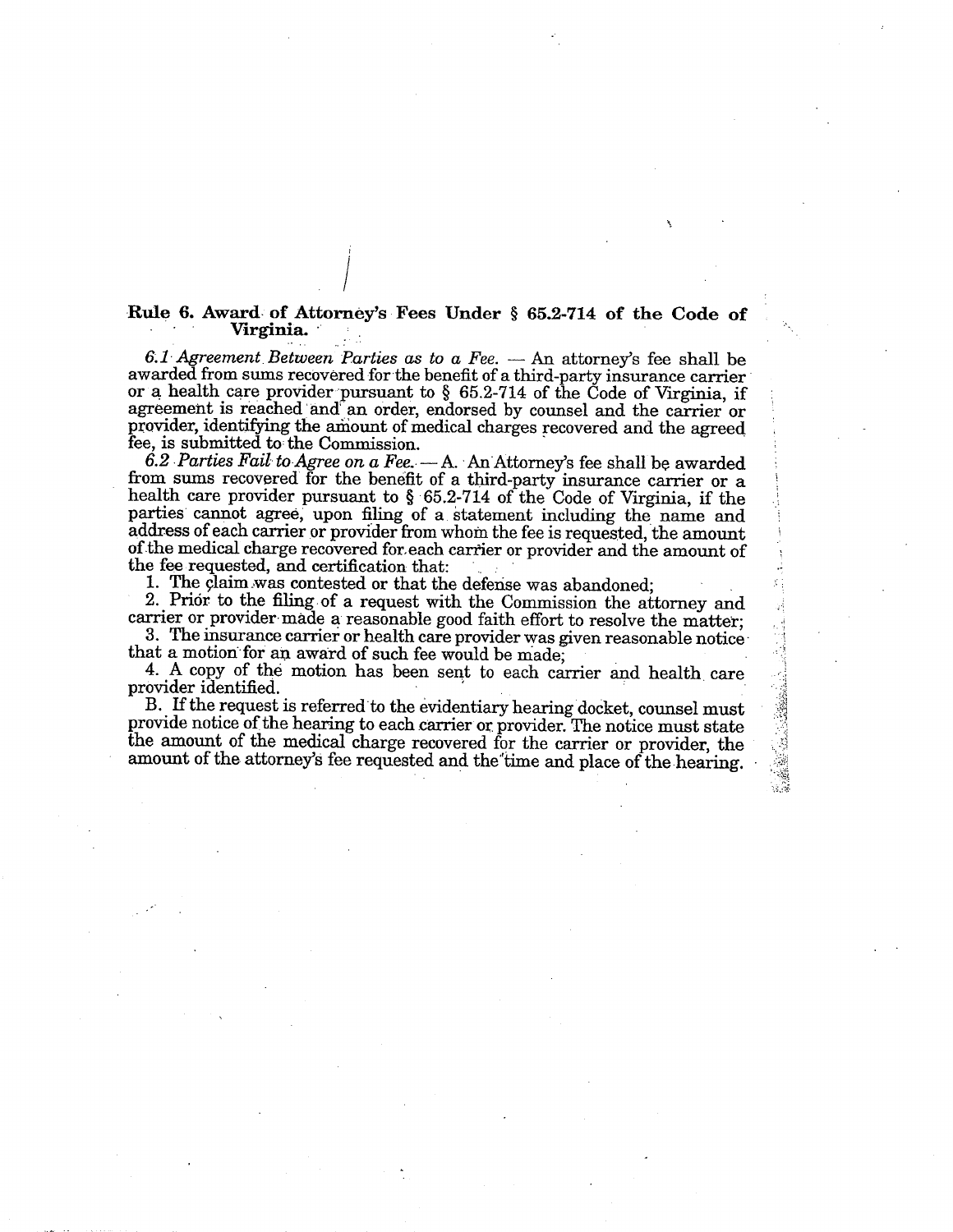# **EXHIBIT 4**

Sample letters to Providers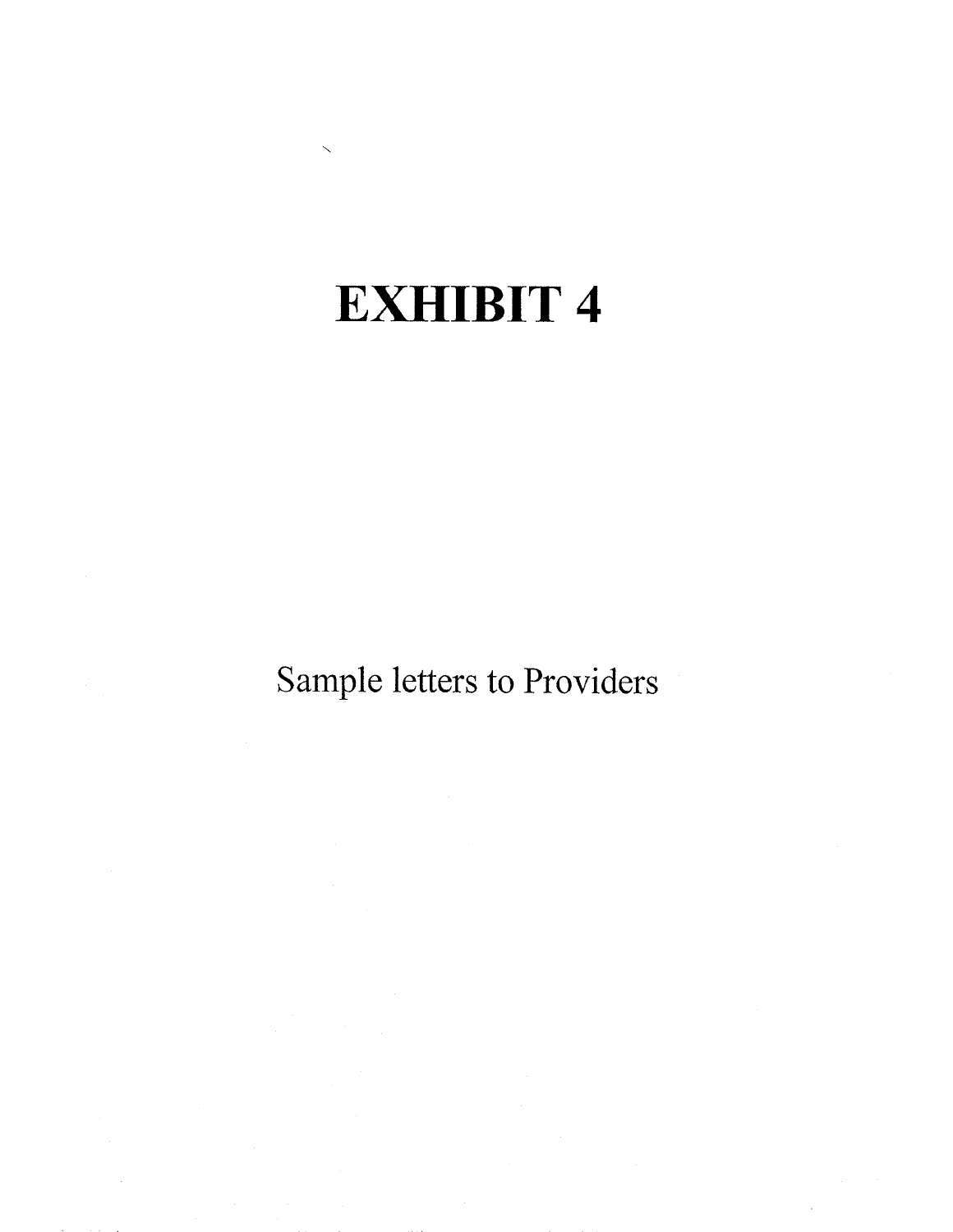

**LAW OFFICES** KERNS, KASTENBAUM & REINHARDT ATTORNEYS AT LAW 1809 STAPLES MILL ROAD, SUITE 300 RICHMOND, VIRGINIA 23230 TELEPHONE (804) 355-7900<br>TELEPHONE (804) 355-7900<br>TELECOPIER (804) 355-9297

ROBERT G. KASTENBAUM<br>ANDREW J. REINHARDT\*<br>STEPHEN T. HARPER

\* ALSO ADMITTED IN MARYLAND AND THE DISTRICT OF COLUMBIA

W. GRIFFITH PURCELL (1912-1983)<br>TREVILIAN A. KERNS, JR (Retired)

[insert date]

Provider **Patient Accounts** 

> Re: Patient: Social Security No.: Date of Birth: Date of Accident:

Dear

Our office represents the above referenced claimant in regards to injuries that he received while at work on [accident date]. Kindly forward to our office an itemized statement of charges from [accident date] to the present relating to said patient. Also, please include a completed copy of a UB92 or HCFA form showing the appropriate CPT/HCPCS codes. An authorization form is enclosed for the release of this information.

If you have any questions, please contact our office. Thank you for your attention to this matter.

Very truly yours,

Andrew J. Reinhardt

AJR/clm Enclosure

الموالية الموالي

10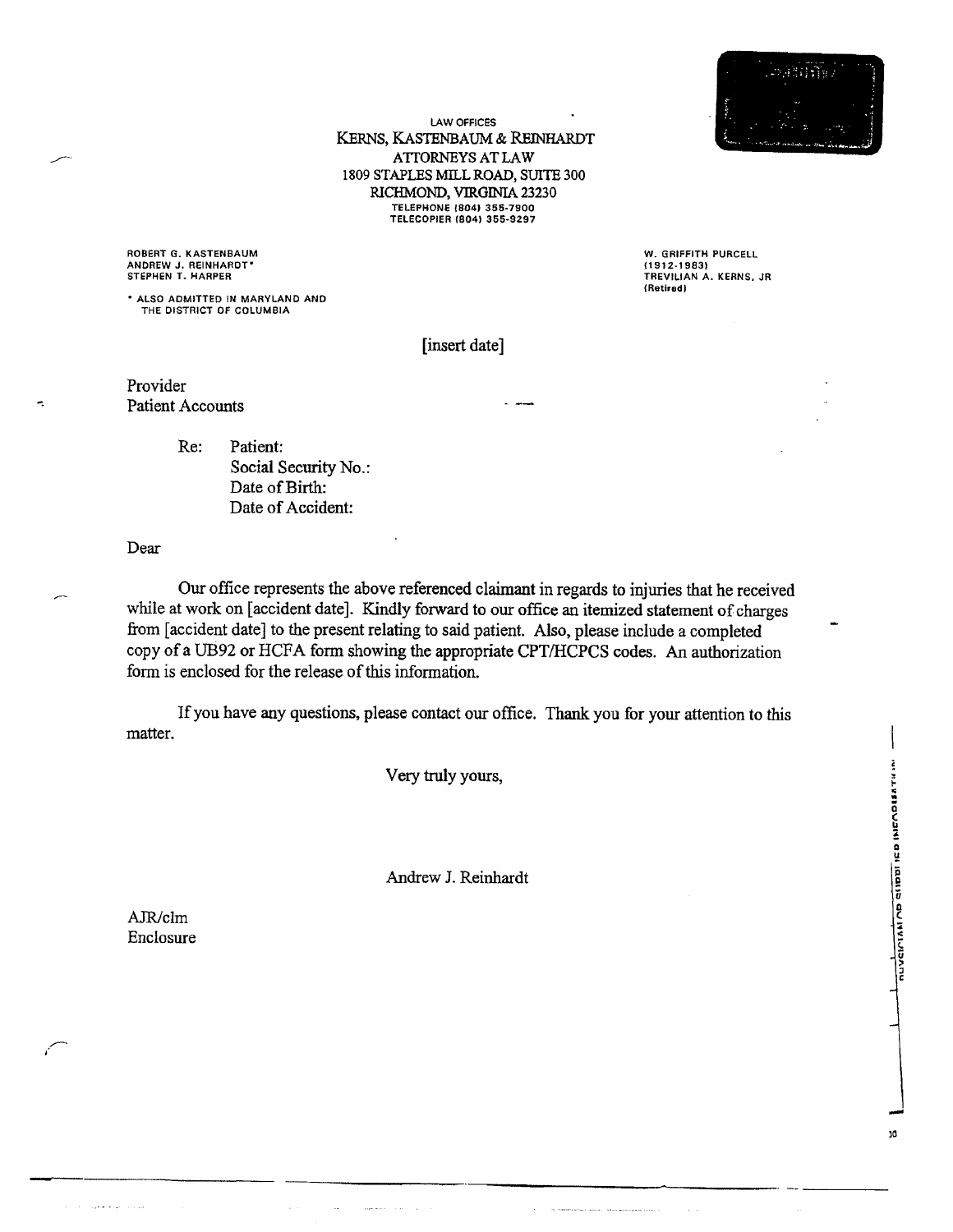**LAW OFFICES** KERNS, KASTENBAUM & REINHARDT ATTORNEYS AT LAW 1809 STAPLES MILL ROAD, SUITE 300 RICHMOND, VIRGINIA 23230 TELEPHONE (804) 355-7900 **TELECOPIER (804) 355-9297** 

ROBERT G. KASTENBAUM ANDREW J. REINHARDT \*

\* ALSO ADMITTED IN MARYLAND AND THE DISTRICT OF COLUMBIA

T.W. GRIFFITH PURCELL (1912-1983)<br>TREVILIAN A. KERNS, JR. (Retired)

[insert date]

[insert workers compensation carrier] [address]

> RE: Claimant: Insured: Date of Accident: Claim Number:

 $\text{Dear}$  :

I would appreciate your providing me with an itemized statement of all payments made on the above case in relation to medical bills paid by your company, whether to providers or reimbursement to other carriers.

Kindly reflect in the itemization: the amount, date of payment, and payee. I need this information in order to pursue my fee requests under Virginia Code Section 65.2-714.

If you have any questions, please contact my office. Thank you for your attention to this matter.

Very Truly Yours,

Andrew J. Reinhardt

AJR/clm